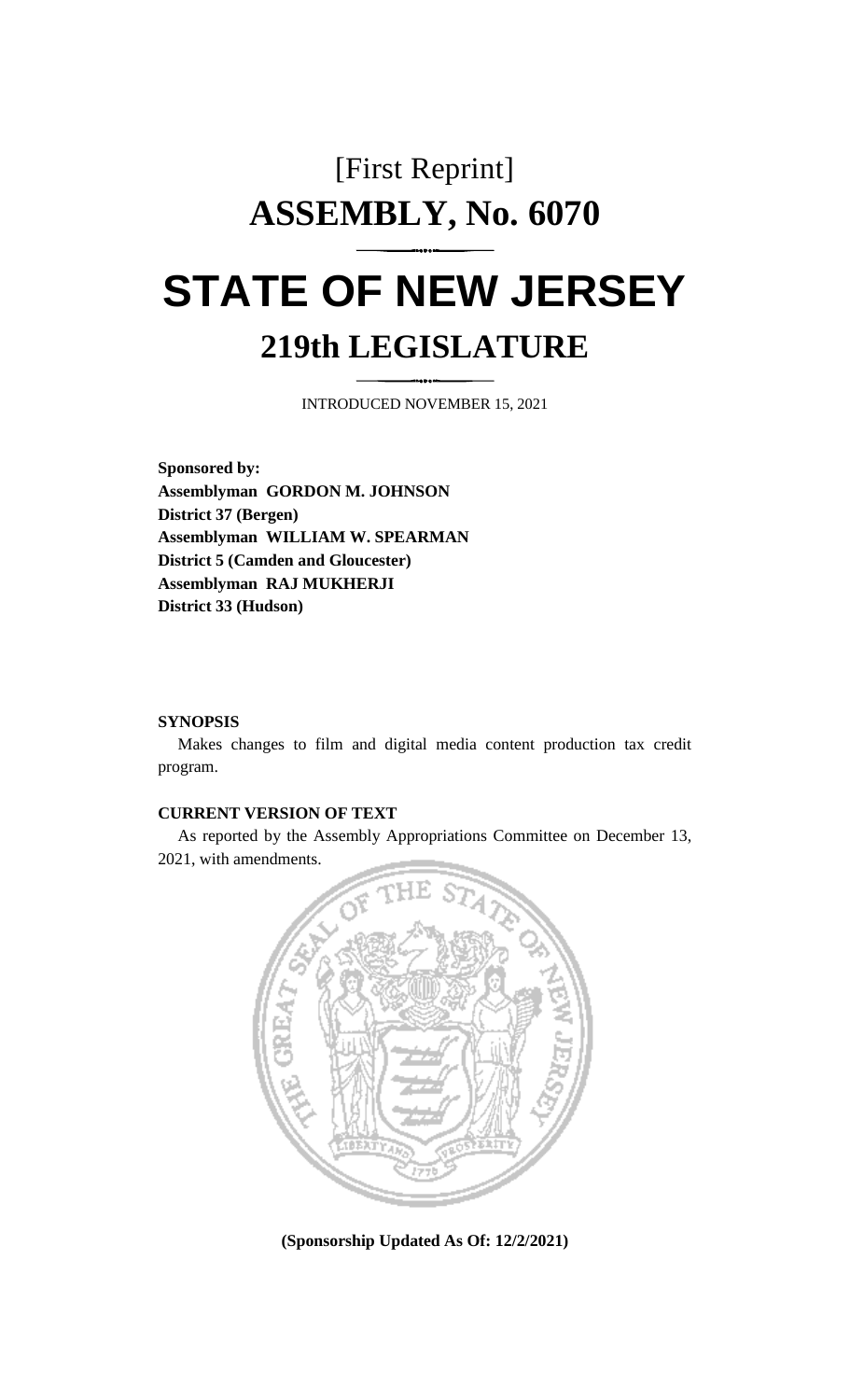**AN ACT** concerning gross income and corporation business tax credits for qualified film and digital media content production expenses and amending P.L.2018, c.56. **BE IT ENACTED** *by the Senate and General Assembly of the State of New Jersey:* 8 1. Section 1 of P.L.2018, c.56 (C.54:10A-5.39b) is amended to read as follows: 1. a. (1) A taxpayer, upon approval of an application to the authority and the director, shall be allowed a credit against the tax imposed pursuant to section 5 of P.L.1945, c.162 (C.54:10A-5) in an amount equal to 35 percent of the qualified film production expenses of the taxpayer during a privilege period commencing on or after July 1, 2018 but before July 1, 2034, provided that: (a) at least 60 percent of the total film production expenses, exclusive of post-production costs, of the taxpayer are incurred for services performed, and goods purchased through vendors authorized to do business, in New Jersey, or the qualified film production expenses of the taxpayer during the privilege period for services performed, and goods purchased, through vendors authorized to do business in New Jersey, exceed \$1,000,000 per production; (b) principal photography of the film commences within 180 days from the date of the original application for the tax credit; (c) the film includes, when determined to be appropriate by the commission, at no cost to the State, marketing materials promoting this State as a film and entertainment production destination, which materials shall include placement of a "Filmed in New Jersey" or "Produced in New Jersey" statement, or an approved logo approved by the commission, in the end credits of the film; (d) the taxpayer submits a tax credit verification report prepared by an independent certified public accountant licensed in this State in accordance with subsection f. of this section; and (e) the taxpayer complies with the withholding requirements provided for payments to loan out companies and independent contractors in accordance with subsection g. of this section. (2) Notwithstanding the provisions of paragraph (1) of subsection a. of this section to the contrary, the tax credit allowed pursuant to this subsection against the tax imposed pursuant to section 5 of P.L.1945, c.162 (C.54:10A-5) shall be in an amount equal to 30 percent of the qualified film production expenses of the taxpayer during a privilege period that are incurred for services performed and tangible personal property purchased for use at a sound stage or other location that is located in the State within a 30-

**EXPLANATION – Matter enclosed in bold-faced brackets [thus] in the above bill is not enacted and is intended to be omitted in the law.**

**Matter underlined thus is new matter.**

**Matter enclosed in superscript numerals has been adopted as follows: Assembly AAP committee amendments adopted December 13, 2021.**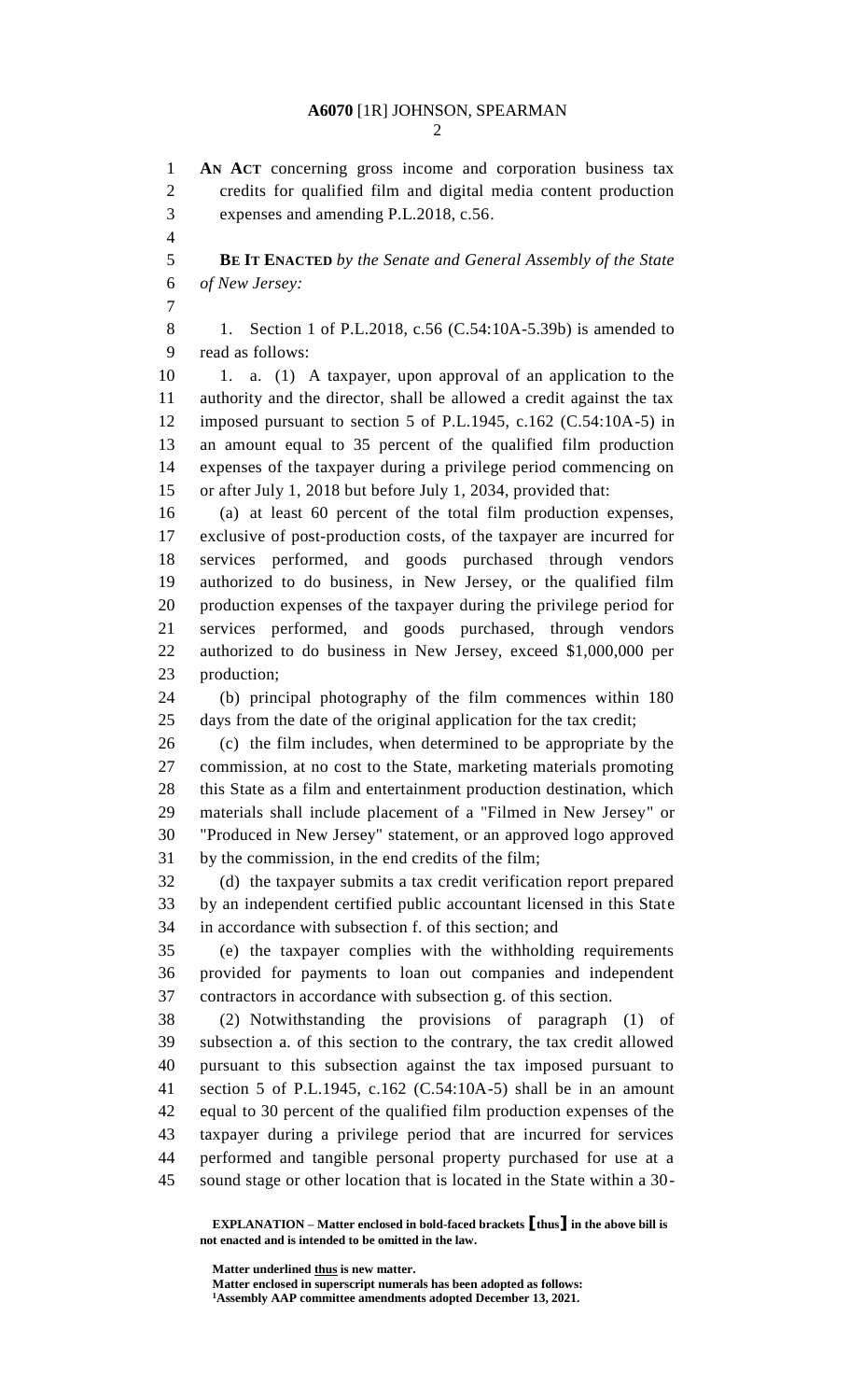mile radius of the intersection of Eighth Avenue/Central Park West,

 Broadway, and West 59th Street/Central Park South, New York, New York.

 b. (1) A taxpayer, upon approval of an application to the authority and the director, shall be allowed a credit against the tax imposed pursuant to section 5 of P.L.1945, c.162 (C.54:10A-5) in an amount equal to: **[**20**]** 30 percent of the qualified digital media content production expenses of the taxpayer during a privilege period commencing on or after July 1, 2018 but before July 1, 2034, provided that:

 (a) at least \$2,000,000 of the total digital media content production expenses of the taxpayer are incurred for services performed, and goods purchased through vendors authorized to do business, in New Jersey;

 (b) at least 50 percent of the qualified digital media content production expenses of the taxpayer are for wages and salaries paid to full-time or full-time equivalent employees in New Jersey;

 (c) the taxpayer submits a tax credit verification report prepared by an independent certified public accountant licensed in this State in accordance with subsection f. of this section; and

 (d) the taxpayer complies with the withholding requirements provided for payments to loan out companies and independent contractors in accordance with subsection g. of this section.

 (2) Notwithstanding the provisions of paragraph (1) of subsection b. of this section to the contrary, the tax credit allowed pursuant to this subsection against the tax imposed pursuant to section 5 of P.L.1945, c.162 (C.54:10A-5) shall be in an amount equal to **[**25**]** 35 percent of the qualified digital media content production expenses of the taxpayer during a privilege period that are incurred for services performed and tangible personal property purchased through vendors whose primary place of business is located in Atlantic, Burlington, Camden, Cape May, Cumberland, Gloucester, Mercer, or Salem County.

 c. No tax credit shall be allowed pursuant to this section for any costs or expenses included in the calculation of any other tax credit or exemption granted pursuant to a claim made on a tax return filed with the director, or included in the calculation of an award of business assistance or incentive, for a period of time that coincides with the privilege period for which a tax credit authorized pursuant to this section is allowed. The order of priority in which the tax credit allowed pursuant to this section and any other tax credits allowed by law may be taken shall be as prescribed by the director. The amount of the tax credit applied under this section against the tax imposed pursuant to section 5 of P.L.1945, c.162 (C.54:10A-5), for a privilege period, when taken together with any other payments, credits, deductions, and adjustments allowed by law shall not reduce the tax liability of the taxpayer to an amount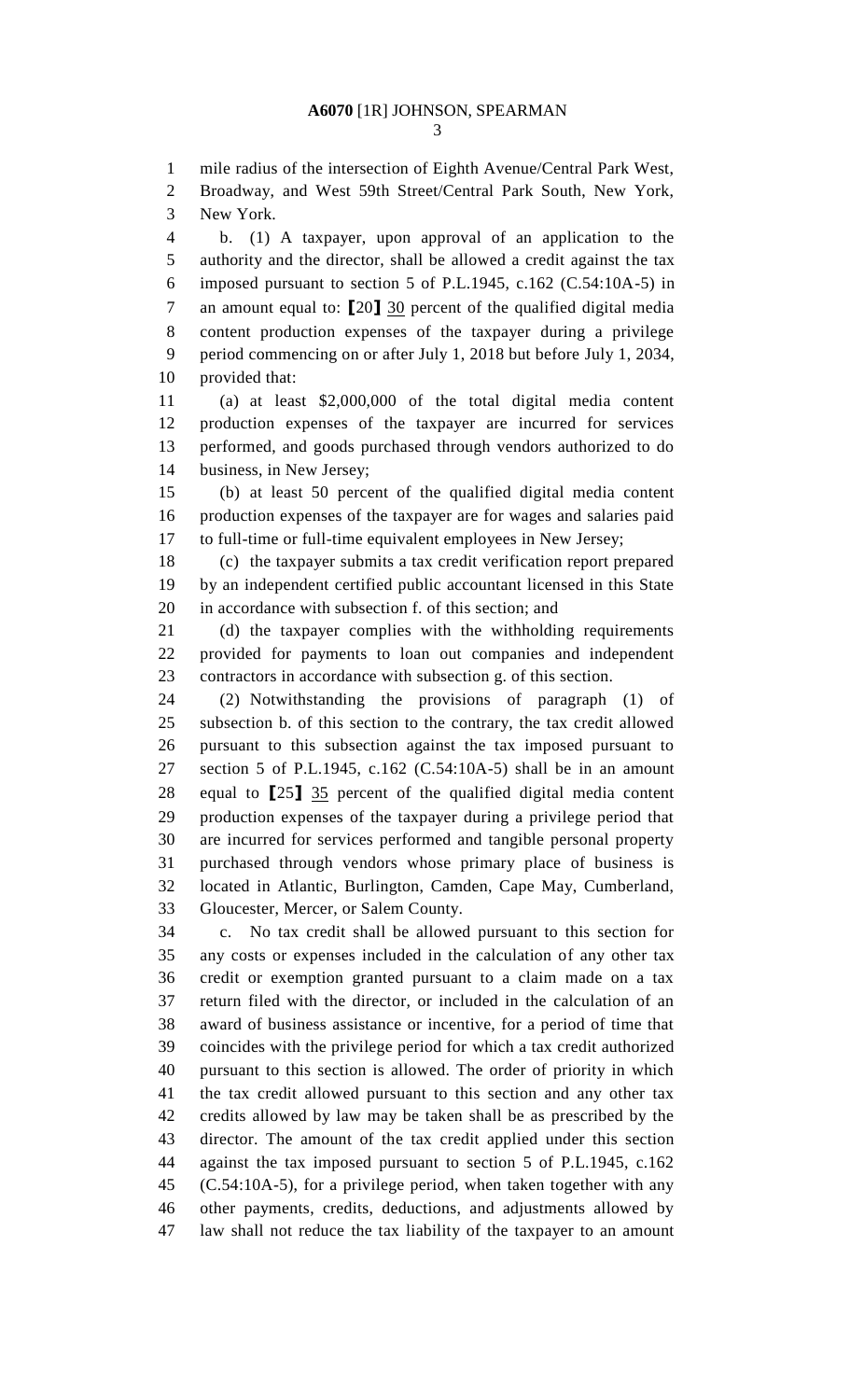less than the statutory minimum provided in subsection (e) of section 5 of P.L.1945, c.162 (C.54:10A-5). The amount of the tax credit otherwise allowable under this section which cannot be applied for the privilege period due to the limitations of this subsection or under other provisions of P.L.1945, c.162 (C.54:10A- 1 et seq.) may be carried forward, if necessary, to the seven privilege periods following the privilege period for which the tax credit was allowed.

 d. A taxpayer, with an application for a tax credit provided for in subsection a. or subsection b. of this section, may apply to the authority and the director for a tax credit transfer certificate in lieu of the taxpayer being allowed any amount of the tax credit against the tax liability of the taxpayer. The tax credit transfer certificate, upon receipt thereof by the taxpayer from the authority and the director, may be sold or assigned, in full or in part, to any other taxpayer that may have a tax liability under the "Corporation Business Tax Act (1945)," P.L.1945, c.162 (C.54:10A-1 et seq.), or the "New Jersey Gross Income Tax Act," N.J.S.54A:1-1 et seq., in exchange for private financial assistance to be provided by the purchaser or assignee to the taxpayer that has applied for and been granted the tax credit. The tax credit transfer certificate provided to the taxpayer shall include a statement waiving the taxpayer's right to claim that amount of the tax credit against the tax imposed pursuant to section 5 of P.L.1945, c.162 (C.54:10A-5) that the taxpayer has elected to sell or assign. The sale or assignment of any amount of a tax credit transfer certificate allowed under this section shall not be exchanged for consideration received by the taxpayer of less than 75 percent of the transferred tax credit amount. Any amount of a tax credit transfer certificate used by a purchaser or assignee against a tax liability under P.L.1945, c.162 (C.54:10A- 1 et seq.) shall be subject to the same limitations and conditions that apply to the use of a tax credit pursuant to subsection c. of this section. Any amount of a tax credit transfer certificate obtained by a purchaser or assignee under subsection a. or subsection b. of this section may be applied against the purchaser's or assignee's tax liability under N.J.S.54A:1-1 et seq. and shall be subject to the same limitations and conditions that apply to the use of a credit pursuant to subsections c. and d. of section 2 of P.L.2018, c.56 (C.54A:4-12b).

 e. (1) The value of tax credits, including tax credits allowed through the granting of tax credit transfer certificates, approved by the director and the authority pursuant to subsection a. of this section and pursuant to subsection a. of section 2 of P.L.2018, c.56 (C.54A:4-12b) to taxpayers, other than New Jersey studio partners and New Jersey film-lease partners, shall not exceed a cumulative total of \$100,000,000 in fiscal year 2019 and in each fiscal year thereafter prior to fiscal year 2035 to apply against the tax imposed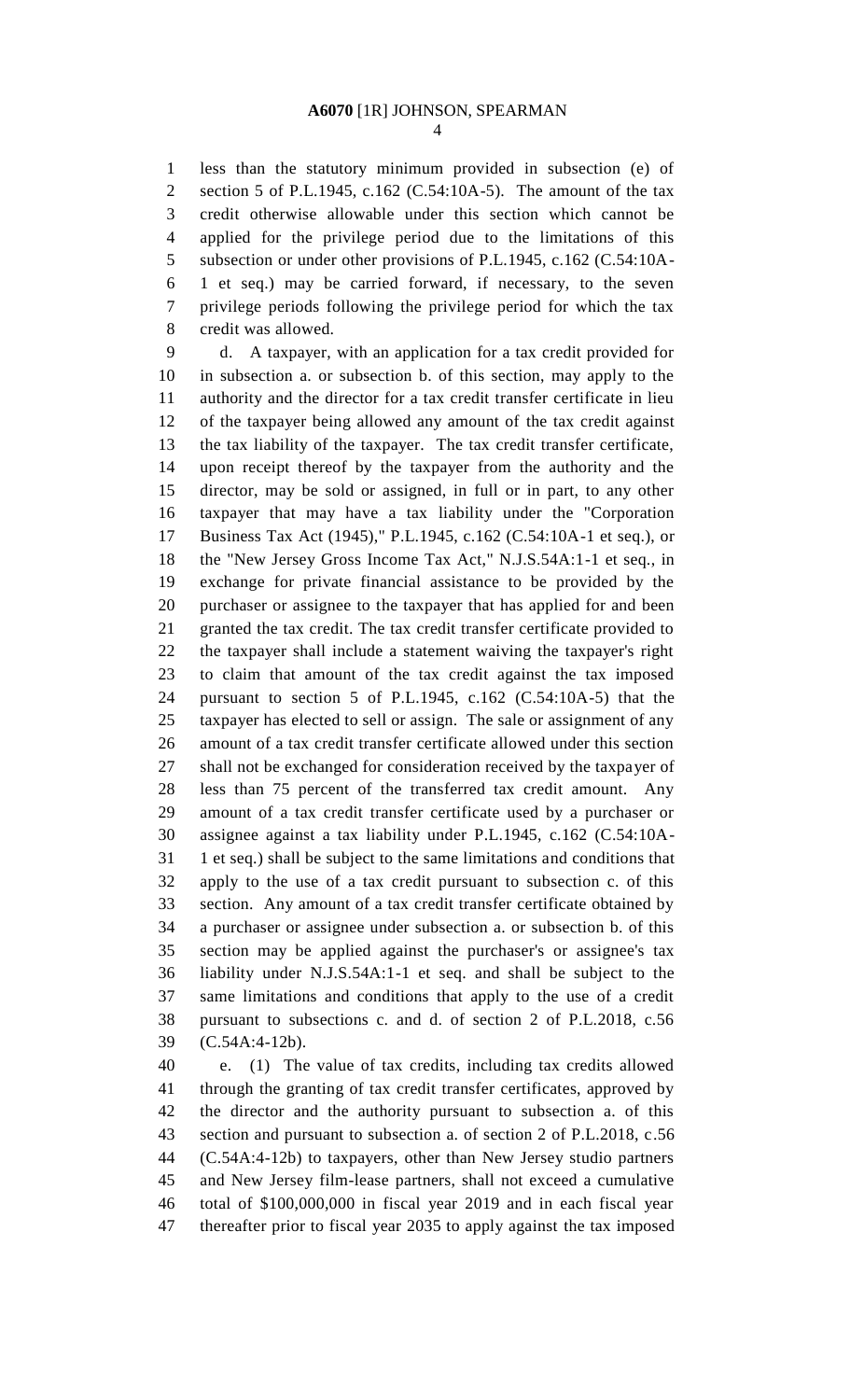pursuant to section 5 of P.L.1945, c.162 (C.54:10A-5) and the tax imposed pursuant to the "New Jersey Gross Income Tax Act," N.J.S.54A:1-1 et seq. In addition to the \$100,000,000 limitation on the value of tax credits approved by the director for New Jersey film-lease partners and the \$100,000,000 limitation on the value of tax credits approved by the director for other taxpayers imposed by this paragraph, the value of tax credits, including tax credits allowed through the granting of tax credit transfer certificates, approved by the director and the authority pursuant to subsection a. of this section and pursuant to subsection a. of section 2 of P.L.2018, c.56 (C.54A:4-12b) to New Jersey studio partners shall not exceed a cumulative total of \$100,000,000 in fiscal year 2021 and in each fiscal year thereafter prior to fiscal year 2034 to apply against the tax imposed pursuant to section 5 of P.L.1945, c.162 (C.54:10A-5) and the tax imposed pursuant to the "New Jersey Gross Income Tax Act," N.J.S.54A:1-1 et seq. Beginning in fiscal year 2025, in addition to the \$100,000,000 made available for New Jersey studio partners pursuant to this paragraph, up to an additional \$350,000,000 may be made available annually, in the discretion of the authority, to New Jersey studio partners for the award of tax credits, including tax credits allowed through the granting of tax credit transfer certificates, pursuant to subsection a. of this section and subsection a. of section 2 of P.L.2018, c.56 (C.54A:4-12b), from the funds made available pursuant to subparagraph (i) of paragraph (1) of subsection b. of section 98 of P.L.2020, c.156 (C.34:1B-362). In addition to the \$100,000,000 limitation on the value of tax credits approved by the director for New Jersey studio partners and the \$100,000,000 limitation on the value of tax credits approved by the director for other taxpayers imposed by this paragraph, the value of tax credits, including tax credits allowed through the granting of tax credit transfer certificates, approved by the director and the authority pursuant to subsection a. of this section and pursuant to subsection a. of section 2 of P.L.2018, c.56 (C.54A:4-12b) to New Jersey film-lease partners shall not exceed a cumulative total of \$100,000,000 in fiscal year 2021 and in each fiscal year thereafter prior to fiscal year 2034 to apply against the tax imposed pursuant to section 5 of P.L.1945, c.162 (C.54:10A-5) and the tax imposed pursuant to the "New Jersey Gross Income Tax Act," N.J.S.54A:1-1 et seq. **<sup>1</sup>** Beginning in fiscal year 2025, in addition to the \$100,000,000 made available for New Jersey film- lease partners pursuant to this paragraph, up to an additional \$100,000,000 may be made available annually, in the discretion of 43 the authority, to New Jersey film-lease partners for the award of tax 44 credits, including tax credits allowed through the granting of tax 45 credit transfer certificates, pursuant to subsection a. of this section and subsection a. of section 2 of P.L.2018, c.56 (C.54A:4-12b), from the funds made available pursuant to subparagraph (i) of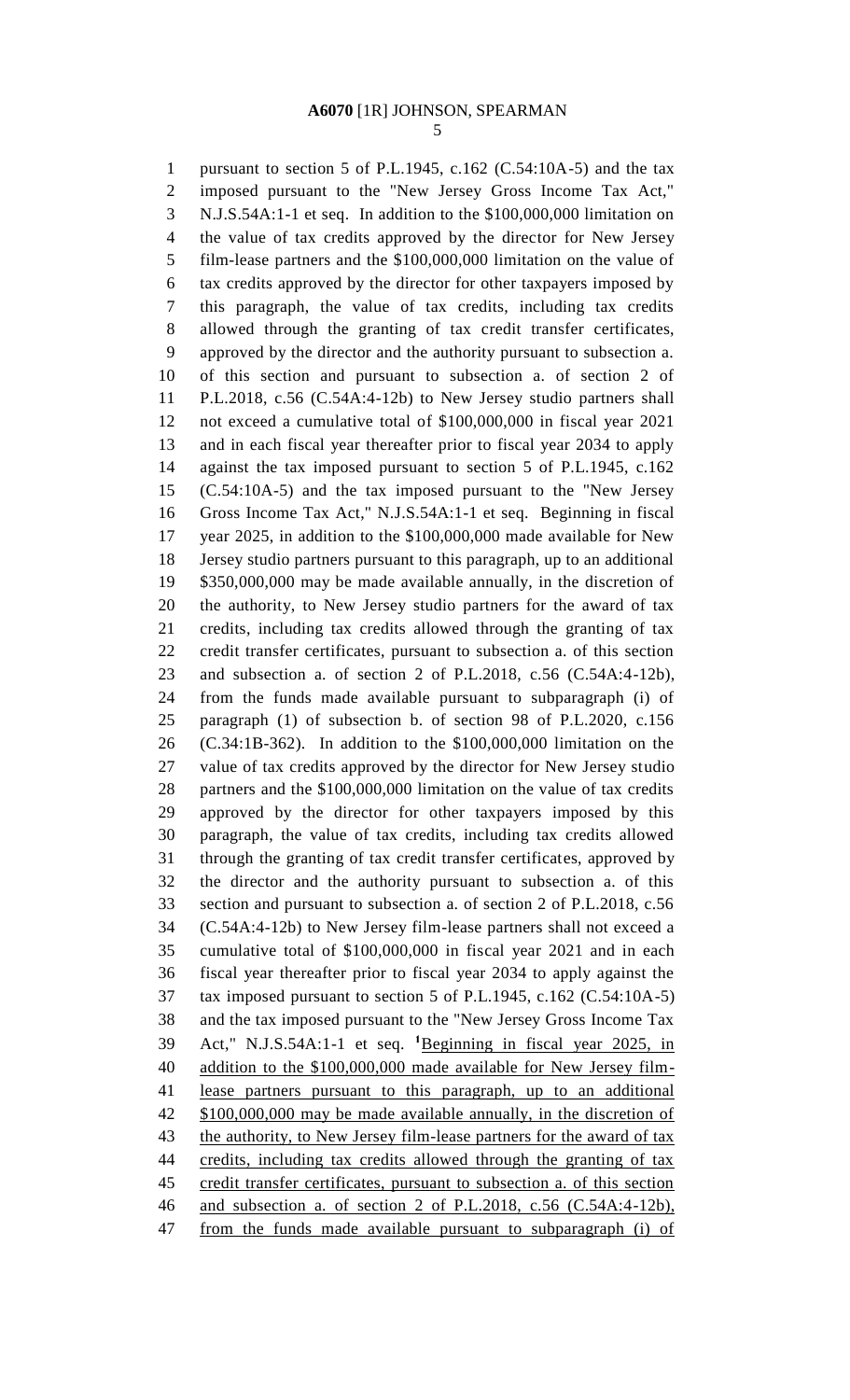paragraph (1) of subsection b. of section 98 of P.L.2020, c.156 2 (C.34:1B-362).<sup>1</sup> Approvals made to New Jersey studio partners and New Jersey film-lease partners shall be subject to award agreements with the authority detailing obligations of the awardee and outcomes relating to events of default, including, but not limited to, recapture, forfeiture, and termination. If in any privilege period, beginning following a date determined by the authority, a New Jersey film-lease partner's annual average of qualified film production expenses falls below \$50,000,000, the authority shall reduce by 20 percent any tax credit award for a film for which final documentation **<sup>1</sup> [**pursuant to N.J.A.C.19:31-21.7(c)**] 1** has been submitted, until a privilege period when the annual average of qualified film production expenses has been restored to \$50,000,000. The authority shall establish a non-binding, administrative pre-certification process for potentially eligible projects.

 **[**If the cumulative total amount of tax credits, and tax credit transfer certificates, allowed to taxpayers for privilege periods or taxable years commencing during a single fiscal year under subsection a. of this section and subsection a. of section 2 of P.L.2018, c.56 (C.54A:4-12b) exceeds the amount of tax credits available in that fiscal year, then taxpayers who have first applied for and have not been allowed a tax credit or tax credit transfer certificate amount for that reason shall be allowed, in the order in which they have submitted an application, the amount of tax credit or tax credit transfer certificate on the first day of the next succeeding fiscal year in which tax credits and tax credit transfer certificates under subsection a. of this section and subsection a. of section 2 of P.L.2018, c.56 (C.54A:4-12b) are not in excess of the 30 amount of credits<sup>1</sup> [Notwithstanding the limitations set forth in this paragraph, if in any fiscal year the authority receives applications for tax credits under subsection a. of this section and subsection a. of section 2 of P.L.2018, c.56 (C.54A:4-12.b) in amounts exceeding the total amount of tax credits available for the fiscal year, then the authority may approve applications, in the order in which such applications were submitted, for excess tax credits during the year in which the application was submitted, provided that the amount of excess credits shall be subtracted from the total amounts allowed for the next following fiscal year in which credits are available, and provided further that the taxpayer shall not claim 41 the excess tax credit or tax credit transfer certificate until the first day of the fiscal year from which the credits were made**]** If the cumulative total amount of tax credits, and tax credit transfer certificates, allowed to taxpayers for privilege periods or taxable years commencing during a single fiscal year under subsection a. of this section and subsection a. of section 2 of P.L.2018, c.56 (C.54A:4-12b) exceeds the amount of tax credits available in that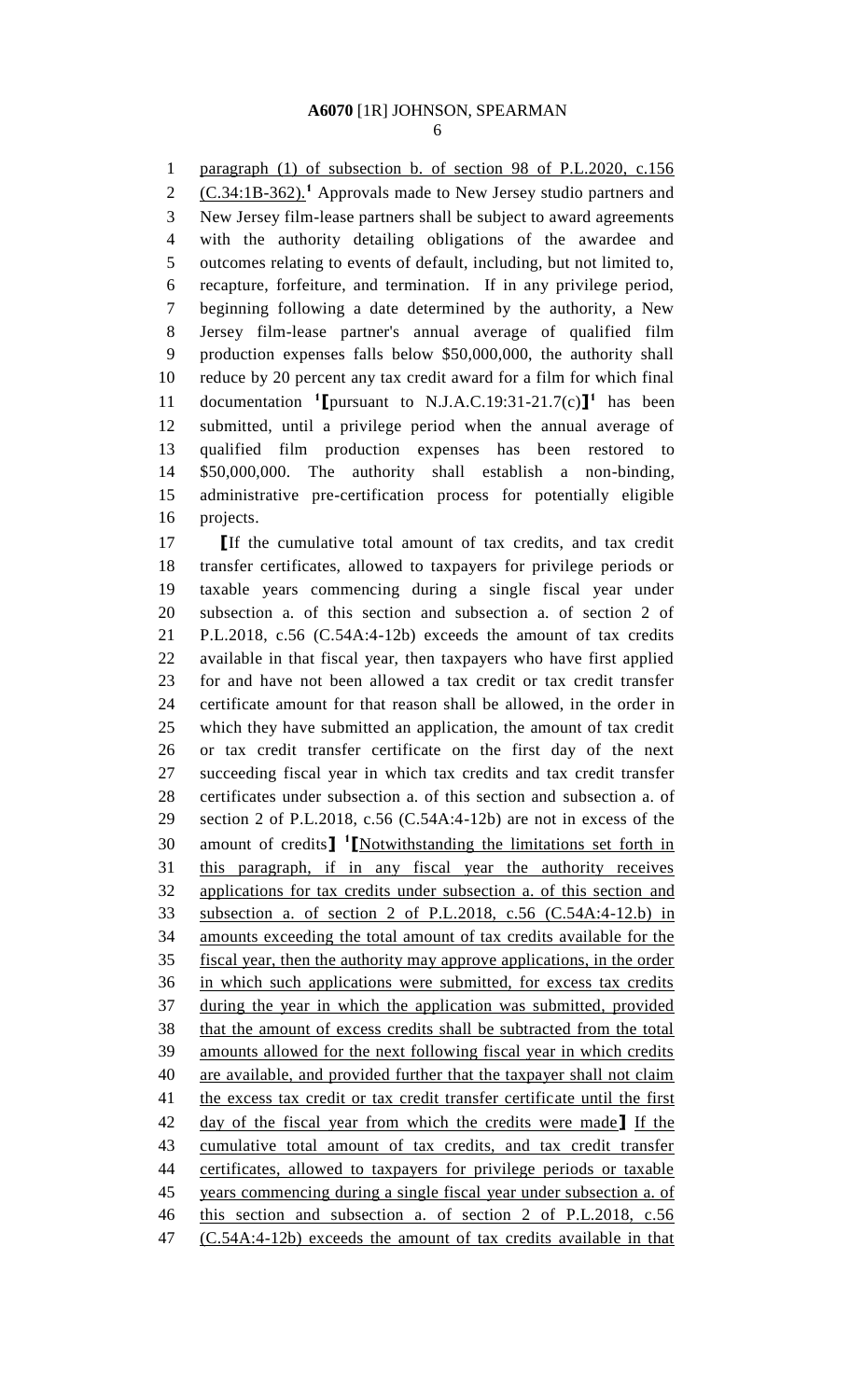fiscal year, then taxpayers who have first applied for and have not been allowed a tax credit or tax credit transfer certificate amount for that reason shall be allowed, in the order in which they have submitted an application, the amount of tax credit or tax credit transfer certificate on the first day of the next succeeding fiscal year in which tax credits and tax credit transfer certificates under subsection a. of this section and subsection a. of section 2 of P.L.2018, c.56 (C.54A:4-12b) are not in excess of the amount of 9 credits<sup>1</sup> available. 10 Notwithstanding any provision of  $\frac{1 \text{ this}}{1}$  paragraph  $\frac{1}{1}$  (1) of this 11 subsection $\mathbf{I}^1$  to the contrary, for any fiscal year in which the 12 amount of tax credits approved <sup>1</sup><sup>to</sup> New Jersey studio partners, New Jersey film-lease partners, or taxpayers other than New Jersey 14 studio partners and New Jersey film-lease partners<sup>1</sup> pursuant to this paragraph is less than the cumulative total amount of tax credits 16 permitted to be approved  $\frac{1}{10}$  each such category,<sup>1</sup> in that fiscal year, the authority shall certify the amount of the remaining tax 18 credits available for approval  $\frac{1}{10}$  each such category<sup>1</sup> in that fiscal year, and shall increase the cumulative total amount of tax credits 20 permitted to be approved for New Jersey studio partners <sup>1</sup>, New Jersey film-lease partners, or taxpayers other than New Jersey 22 studio partners and New Jersey film-lease partners<sup>1</sup> in the 23 subsequent fiscal year by the certified amount remaining <sup>1</sup> for each 24 such category<sup>1</sup> from the prior fiscal year. The authority shall also certify, for each fiscal year, the amount of tax credits that were previously approved, but that the taxpayer is not able to redeem or transfer to another taxpayer under this section, and shall increase the cumulative total amount of tax credits permitted to be approved 29 for New Jersey studio partners <sup>1</sup>, New Jersey film-lease partners, or taxpayers other than New Jersey studio partners and New Jersey 31 film-lease partners<sup>1</sup> in the subsequent fiscal year by the amount of 32 tax credits previously approved <sup>1</sup> <u>for each such category</u><sup>1</sup>, but not 33 subject to redemption or transfer. <sup>1</sup>In each fiscal year in which tax credits remain unapproved for, or unredeemed or not transferred by, New Jersey film-lease partners or taxpayers other than New Jersey studio partners and New Jersey film-lease partners, the authority may reallocate some or all of such remaining tax credits in the subsequent fiscal year between the category of New Jersey film- lease partners and the category of taxpayers other than New Jersey studio partners and New Jersey film-lease partners in lieu of 41 increasing the tax credits available for the respective category by the amount reallocated.**<sup>1</sup>** (2) The value of tax credits, including tax credits allowed

 through the granting of tax credit transfer certificates, approved by the authority and the director pursuant to subsection b. of this section and pursuant to subsection b. of section 2 of P.L.2018, c.56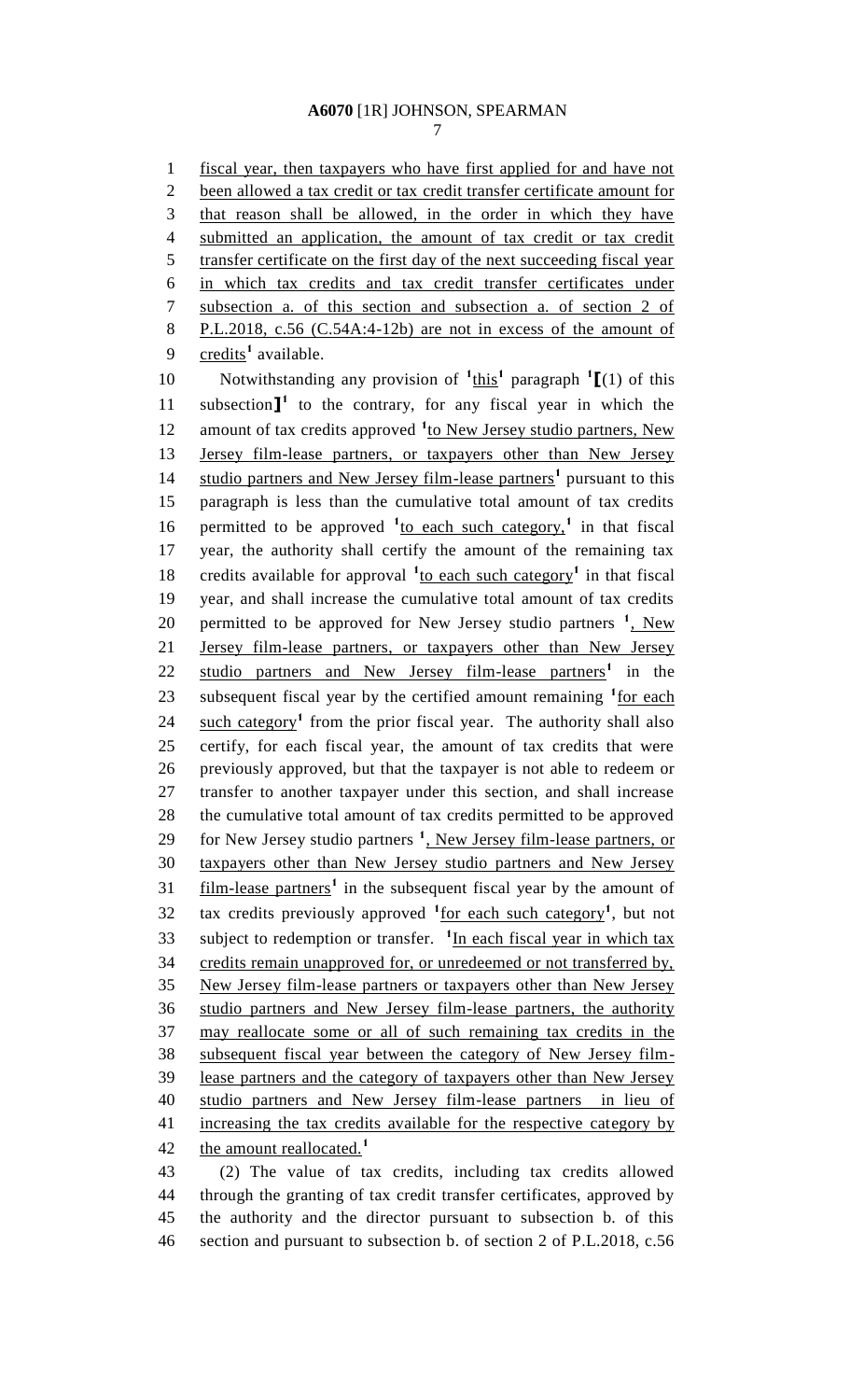(C.54A:4-12b) shall not exceed a cumulative total of **[**\$10,000,000**]** \$30,000,000 in fiscal year 2019 and in each fiscal year thereafter prior to fiscal year 2035 to apply against the tax imposed pursuant to section 5 of P.L.1945, c.162 (C.54:10A-5) and the tax imposed pursuant to the "New Jersey Gross Income Tax Act," N.J.S.54A:1- 1 et seq.

 **[**If the total amount of tax credits and tax credit transfer certificates allowed to taxpayers for privilege periods or taxable years commencing during a single fiscal year under subsection b. of this section and subsection b. of section 2 of P.L.2018, c.56 (C.54A:4-12.b) exceeds the amount of tax credits available in that year, then taxpayers who have first applied for and have not been allowed a tax credit or tax credit transfer certificate amount for that reason shall be allowed, in the order in which they have submitted an application, the amount of tax credit or tax credit transfer certificate on the first day of the next succeeding fiscal year in which tax credits and tax credit transfer certificates under subsection b. of this section and subsection b. of section 2 of P.L.2018, c.56 (C.54A:4-12.b) are not in excess of the amount of 20 credits<sup>1</sup> [Notwithstanding the limitations set forth in this paragraph, if in any fiscal year the authority receives applications for tax credits under subsection b. of this section and subsection b. 23 of section 2 of P.L.2018, c.56 (C.54A:4-12.b) in amounts exceeding 24 the total amount of tax credits available for the fiscal year, then the authority may approve applications, in the order in which such applications were submitted, for excess tax credits during the year in which the application was submitted, provided that the amount of excess credits shall be subtracted from the total amounts allowed for the next following fiscal year in which credits are available, and provided further that the taxpayer shall not claim the excess tax credit or tax credit transfer certificate until the first day of the fiscal year from which the credits were made**]** If the total amount of tax credits and tax credit transfer certificates allowed to taxpayers for privilege periods or taxable years commencing during a single fiscal year under subsection b. of this section and subsection b. of section 2 of P.L.2018, c.56 (C.54A:4-12.b) exceeds the amount of tax credits available in that year, then taxpayers who have first applied for and have not been allowed a tax credit or tax credit transfer certificate amount for that reason shall be allowed, in the order in which they have submitted an application, the amount of tax credit or tax credit transfer certificate on the first day of the next succeeding fiscal year in which tax credits and tax credit transfer certificates under subsection b. of this section and subsection b. of section 2 of P.L.2018, c.56 (C.54A:4-12.b) are not in excess of the 45 amount of credits<sup>1</sup> available. Notwithstanding any provision of this paragraph to the contrary,

for any fiscal year in which the amount of tax credits approved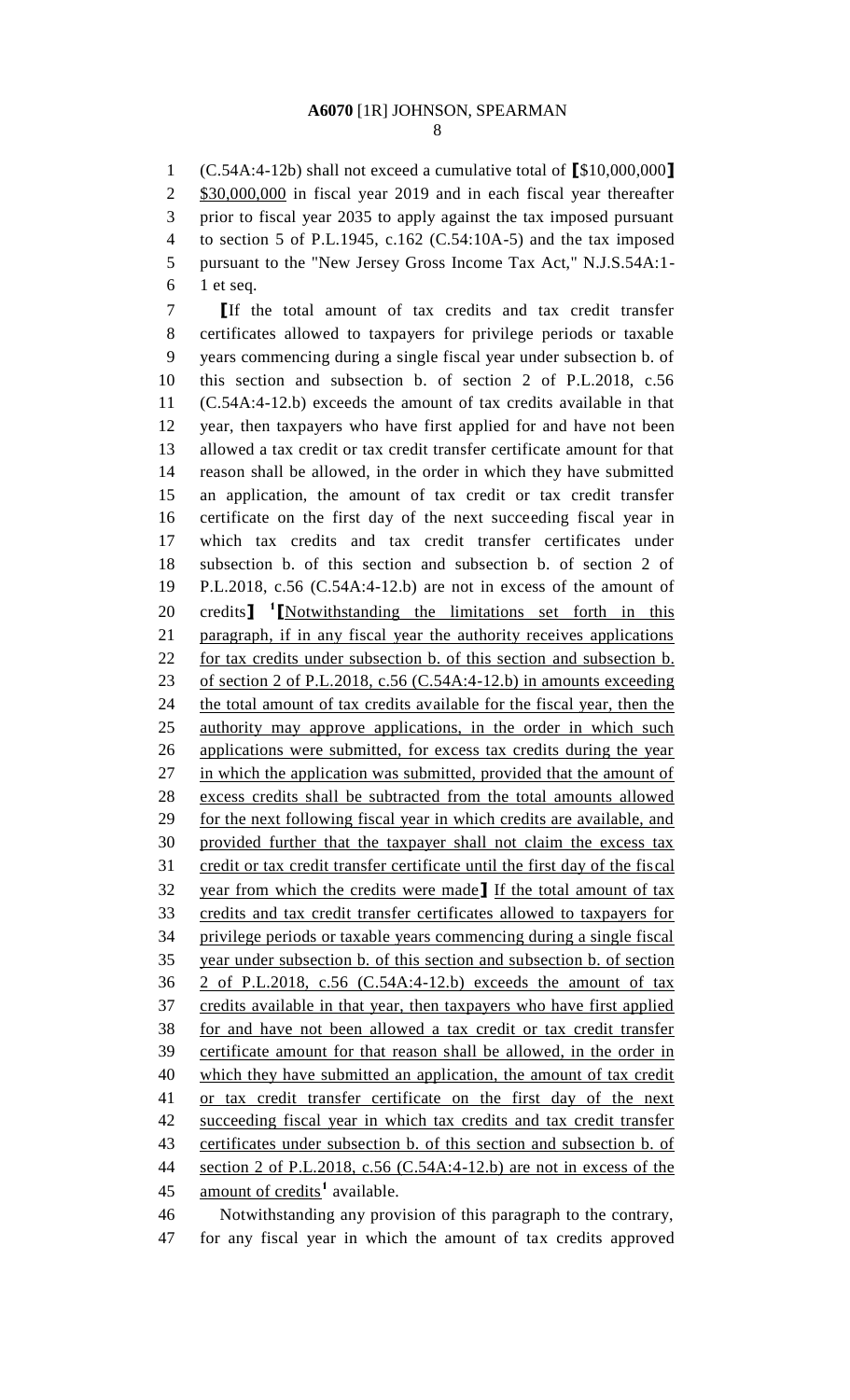pursuant to this paragraph is less than the cumulative total amount of tax credits permitted to be approved in that fiscal year, the authority shall certify the amount of the remaining tax credits available for approval in that fiscal year, and shall increase the cumulative total amount of tax credits permitted to be approved in the subsequent fiscal year by the certified amount remaining from the prior fiscal year. The authority shall also certify, for each fiscal year, the amount of tax credits that were previously approved, but that the taxpayer is not able to redeem or transfer to another taxpayer under this section, and shall increase the cumulative total amount of tax credits permitted to be approved in the subsequent fiscal year by the amount of tax credits previously approved, but not subject to redemption or transfer.

 f. A taxpayer shall submit to the authority and the director a report prepared by an independent certified public accountant licensed in this State to verify the taxpayer's tax credit claim following the completion of the production. The report shall be prepared by the independent certified public accountant pursuant to agreed upon procedures prescribed by the authority and the director, and shall include such information and documentation as shall be determined to be necessary by the authority and the director to substantiate the qualified film production expenses or the qualified digital media content production expenses of the taxpayer. A single report with attachments deemed necessary by the authority shall be submitted electronically. Upon receipt of the report, the authority and the director shall review the findings of the independent certified public accountant's report, and shall make a determination as to the qualified film production expenses or the qualified digital media content production expenses of the taxpayer. The authority's and the director's review shall include, but shall not be limited to: a review of all non-payroll qualified film production expense items and non-payroll digital media content production expense items over \$20,000; a review of 100 randomly selected non-payroll qualified film production expense items and non-payroll digital media content production expense items that are greater than \$2,500, but less than \$20,000; a review of 100 randomly selected non-payroll qualified film production expense items and non- payroll digital media content production expense items that are less than \$2,500; a review of the qualified wages for the 15 employees, independent contractors, or loan-out companies with the highest qualified wages; and a review of the qualified wages for 35 randomly selected employees, independent contractors, or loan-out companies with qualified wages other than the 15 employees, independent contractors, or loan-out companies with the highest qualified wages. The taxpayer's qualified film production expenses and digital media content production expenses shall be adjusted based on any discrepancies identified for the reviewed non-payroll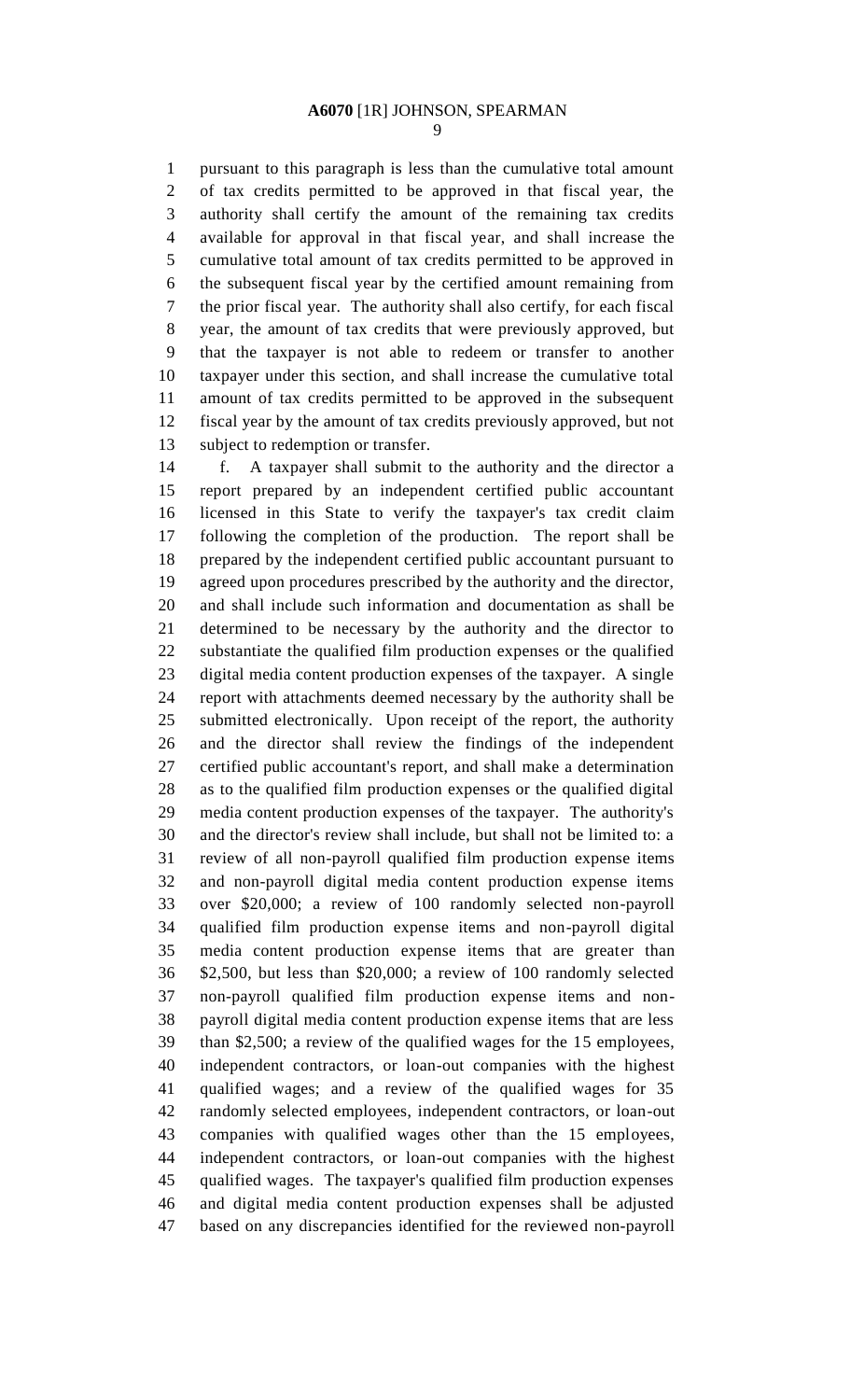qualified film production expense items, non-payroll digital media content production expense items and qualified wages. The taxpayer's qualified film production expenses and digital media content production expenses also shall be adjusted based on the projection of any discrepancies identified based on the review of randomly selected expense items or wages pursuant to this subsection to the extent that the discrepancies exceed one percent of the total reviewed non-payroll qualified film production expense items, non-payroll digital media content production expense items, or qualified wages. The determination shall be provided in writing to the taxpayer, and a copy of the written determination shall be included in the filing of a return that includes a claim for a tax credit allowed pursuant to this section.

 g. A taxpayer shall withhold from each payment to a loan out company or to an independent contractor an amount equal to 6.37 percent of the payment otherwise due. The amounts withheld shall be deemed to be withholding of liability pursuant to the "New Jersey Gross Income Tax Act," N.J.S.54A:1-1 et seq., and the taxpayer shall be deemed to have the rights, duties, and responsibilities of an employer pursuant to chapter 7 of Title 54A of the New Jersey Statutes. The director shall allocate the amounts withheld for a taxable year to the accounts of the individuals who are employees of a loan out company in proportion to the employee's payment by the loan out company in connection with a trade, profession, or occupation carried on in this State or for the rendition of personal services performed in this State during the taxable year. A loan out company that reports its payments to employees in connection with a trade, profession, or occupation carried on in this State or for the rendition of personal services performed in this State during a taxable year shall be relieved of its duties and responsibilities as an employer pursuant to chapter 7 of Title 54A of the New Jersey Statutes for the taxable year for any payments relating to the payments on which the taxpayer withheld. h. As used in this section:

 "Authority" means the New Jersey Economic Development Authority.

 "Business assistance or incentive" means "business assistance or incentive" as that term is defined pursuant to section 1 of P.L.2007, c.101 (C.54:50-39).

 "Commission" means the Motion Picture and Television Development Commission.

 "Digital media content" means any data or information that is produced in digital form, including data or information created in analog form but reformatted in digital form, text, graphics, photographs, animation, sound, and video content. "Digital media content" shall not mean content offerings generated by the end user (including postings on electronic bulletin boards and chat rooms);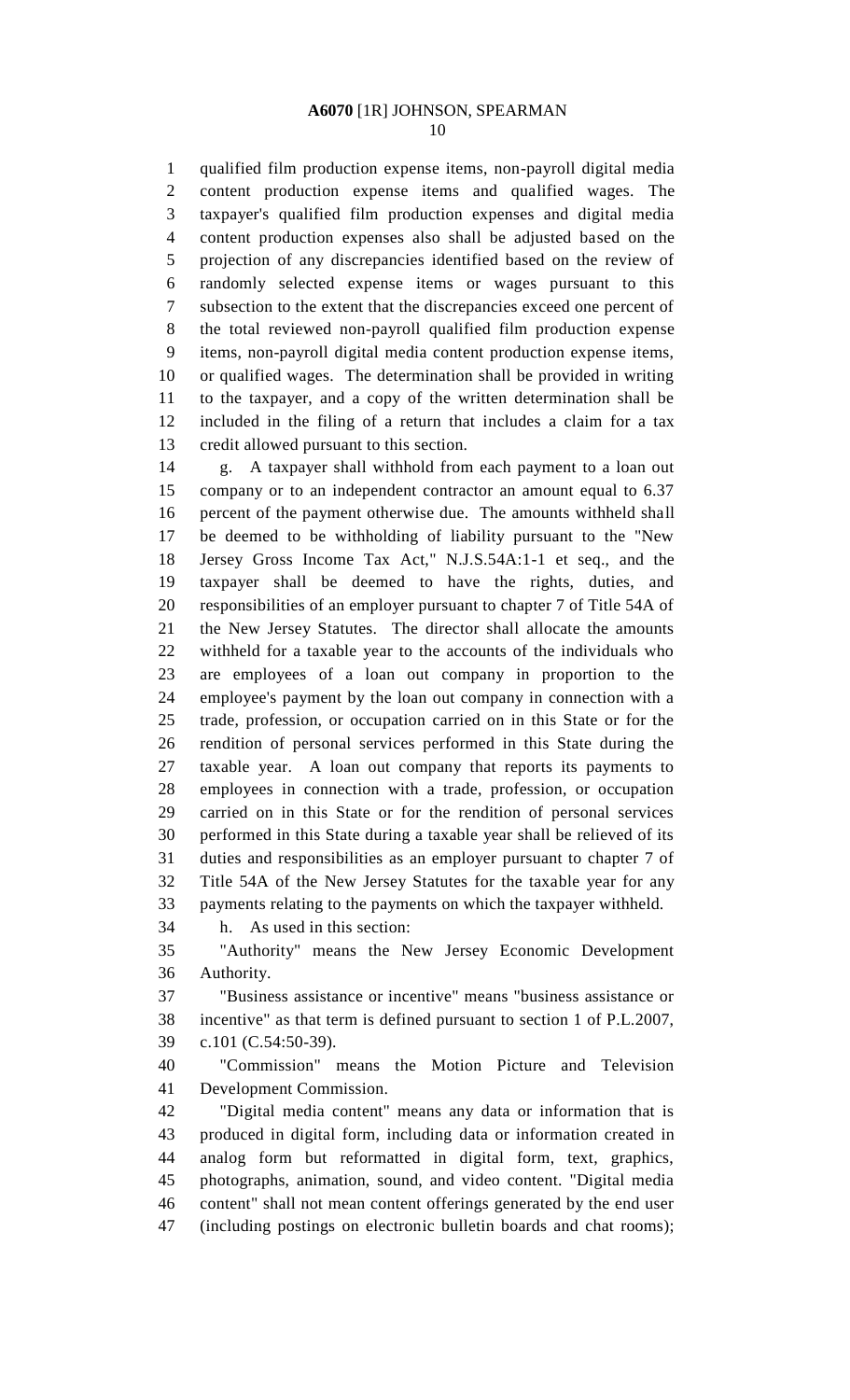content offerings comprised primarily of local news, events, weather, or local market reports; public service content; electronic commerce platforms (such as retail and wholesale websites); websites or content offerings that contain obscene material as defined pursuant to N.J.S.2C:34-2 and N.J.S.2C:34-3; websites or content that are produced or maintained primarily for private, industrial, corporate, or institutional purposes; or digital media content acquired or licensed by the taxpayer for distribution or incorporation into the taxpayer's digital media content.

 "Film" means a feature film, a television series, or a television show of 22 minutes or more in length, intended for a national audience, or a television series or a television show of 22 minutes or more in length intended for a national or regional audience, including, but not limited to, a game show, award show, or other gala event filmed and produced at a nonprofit arts and cultural venue receiving State funding. "Film" shall not include a production featuring news, current events, weather, and market reports or public programming, talk show, or sports event, a production that solicits funds, a production containing obscene material as defined under N.J.S.2C:34-2 and N.J.S.2C:34-3, or a production primarily for private, industrial, corporate, or institutional purposes, or a reality show, except if the production company of the reality show owns, leases, or otherwise occupies a production facility of no less than 20,000 square feet of real property for a minimum term of 24 months, and invests no less than \$3,000,000 in such a facility within a designated enterprise zone established pursuant to the "New Jersey Urban Enterprise Zones Act," P.L.1983, c.303 (C.52:27H-60 et al.), or a UEZ-impacted business district established pursuant to section 3 of P.L.2001, c.347 (C.52:27H-66.2). "Film" shall not include an award show or other gala event that is not filmed and produced at a nonprofit arts and cultural venue receiving State funding.

 "Full-time or full-time equivalent employee" means an individual employed by the taxpayer for consideration for at least 35 hours a week, or who renders any other standard of service generally accepted by custom or practice as full-time or full-time equivalent employment, whose wages are subject to withholding as provided in the "New Jersey Gross Income Tax Act," N.J.S.54A:1-1 et seq., or who is a partner of a taxpayer, who works for the partnership for at least 35 hours a week, or who renders any other standard of service generally accepted by custom or practice as full-time or full-time equivalent employment, and whose distributive share of income, gain, loss, or deduction, or whose guaranteed payments, or any combination thereof, is subject to the payment of estimated taxes, as provided in the "New Jersey Gross Income Tax Act," N.J.S.54A:1- 1 et seq. "Full-time or full-time equivalent employee" shall not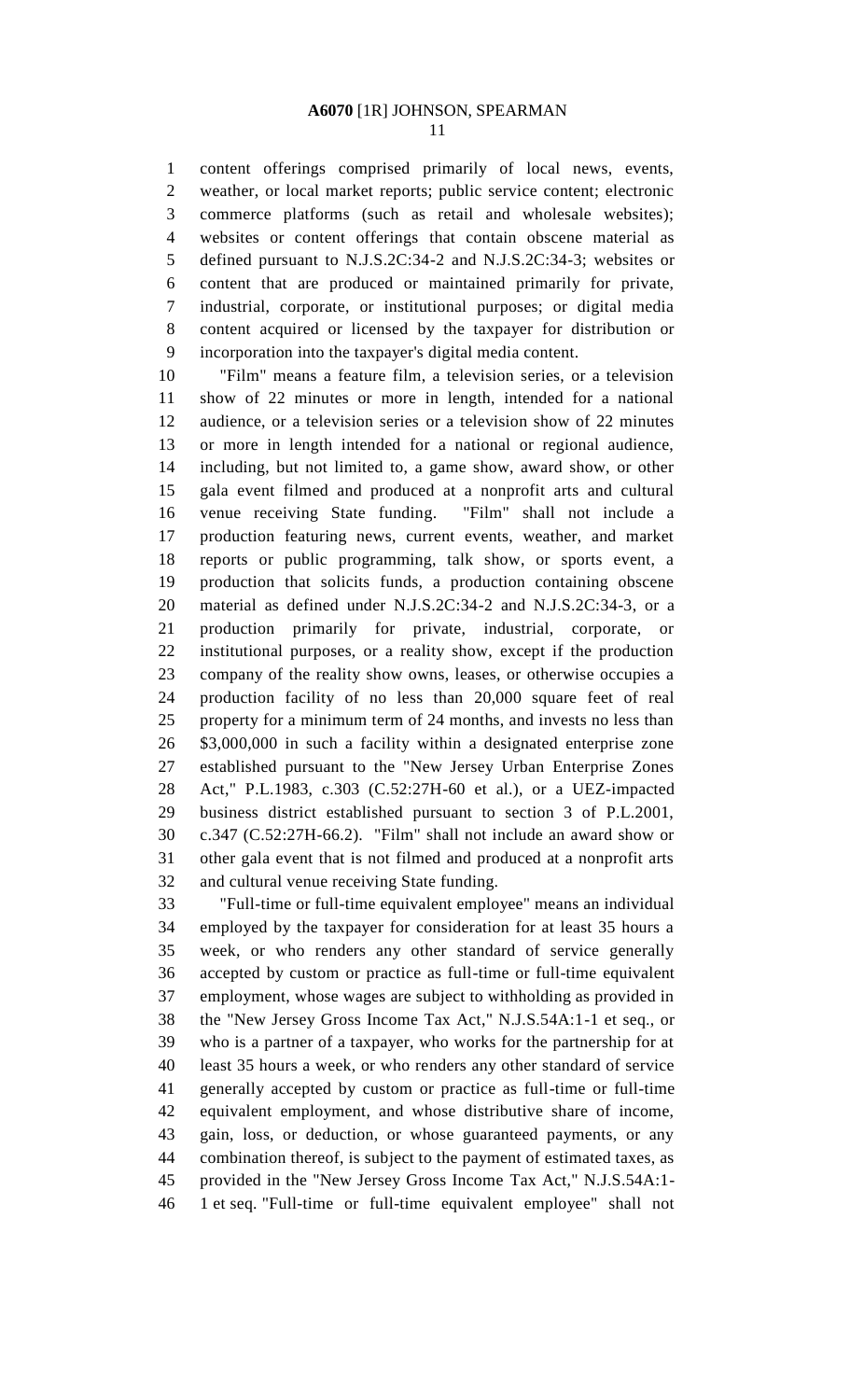include an individual who works as an independent contractor or on a consulting basis for the taxpayer.

 "Highly compensated individual" means an individual who directly or indirectly receives compensation in excess of \$500,000 for the performance of services used directly in a production. An individual receives compensation indirectly when the taxpayer pays a loan out company that, in turn, pays the individual for the performance of services.

 "Incurred in New Jersey" means, for any application submitted after the effective date of P.L.2018, c.56 (C.54:10A-5.39b et al.), pursuant to which a tax credit has not been allowed prior to the effective date of P.L.2021, c.160, service performed within New Jersey and tangible personal property used or consumed in New Jersey. A service is performed in New Jersey to the extent that the individual performing the service is physically located in New Jersey while performing the service. Notwithstanding where the property is delivered or acquired, rented tangible property is used or consumed in New Jersey to the extent that the property is located in New Jersey during its use or consumption and is rented from a vendor authorized to do business in New Jersey or the film production company provides to the authority the vendor's information in a form and manner prescribed by the authority. Purchased tangible property is not used and consumed in New Jersey unless it is purchased from a vendor authorized to do business in New Jersey and is delivered to or acquired within New Jersey; provided, however, that if a production is also located in another jurisdiction, the purchased tangible property is used and consumed in New Jersey if the acquisition and delivery of purchased tangible property is located in either New Jersey or another jurisdiction where the production takes place.

 "Independent contractor" means an individual treated as an independent contractor for federal and State tax purposes who is contracted with by the taxpayer for the performance of services used directly in a production.

 "Loan out company" means a personal service corporation or other entity that is contracted with by the taxpayer to provide specified individual personnel, such as artists, crew, actors, producers, or directors for the performance of services used directly in a production. "Loan out company" shall not include entities contracted with by the taxpayer to provide goods or ancillary contractor services such as catering, construction, trailers, equipment, or transportation.

 "New Jersey film-lease partner" means a taxpayer, including any taxpayer that is a member of a combined group under P.L.2018, c.131 (C.54:10A-4.11), that has made a commitment to lease or acquire all or part of a New Jersey production facility **[**with**]** , which leased or acquired space shall have an aggregate square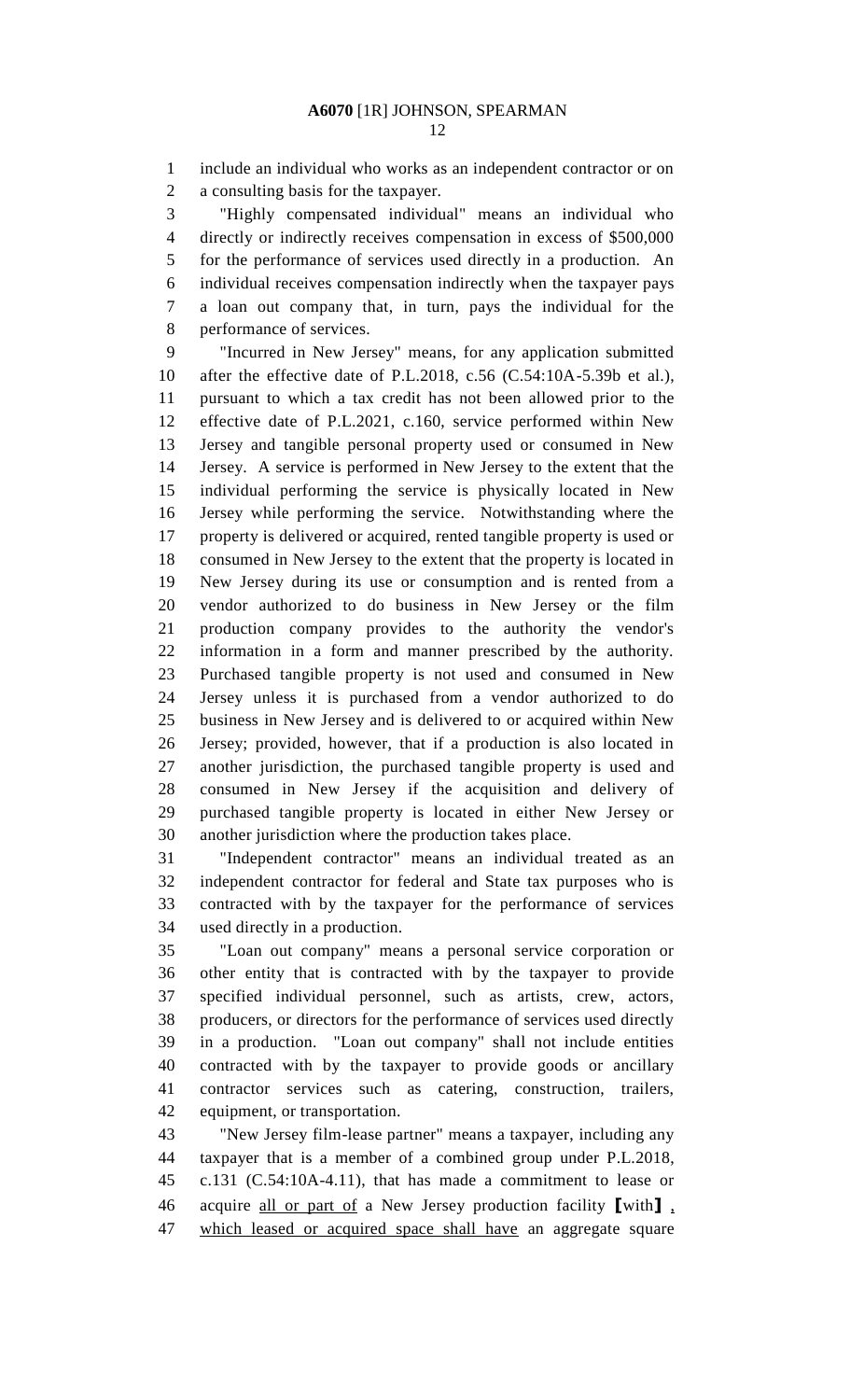footage of at least 50,000 square feet, **[**which includes**]** including a sound stage and production support space, such as production offices or a backlot, for a period of five or more successive years and commits to spend, on a separate-entity basis or in the aggregate with other members of the taxpayer's combined group, an annual average of \$50,000,000 of qualified film production expenses over the period of at least five but not to exceed 10 years.

 "New Jersey studio partner" means a film production company that has made a commitment to produce films or commercial audiovisual products in New Jersey and has developed, purchased, or executed a 10-year contract to lease a production facility of 250,000 square feet or more **<sup>1</sup> [**as a "transformative project" pursuant to section 65 of P.L.2020, c.156 (C.34:1B-333)**] 1** . No more than three film production companies may be designated as a New Jersey studio partner.

 "Partnership" means an entity classified as a partnership for federal income tax purposes.

 "Post-production costs" means the costs of the phase of production of a film that follows principal photography, in which raw footage is cut and assembled into a finished film with sound synchronization and visual effects.

 "Pre-production costs" means the costs of the phase of production of a film that precedes principal photography, in which a detailed schedule and budget for the production is prepared, the script and location is finalized, and contracts with vendors are negotiated.

 "Qualified digital media content production expenses" means an expense incurred in New Jersey for the production of digital media content. "Qualified digital media content production expenses" shall include but not be limited to: wages and salaries of individuals employed in the production of digital media content on which the tax imposed by the "New Jersey Gross Income Tax Act," N.J.S.54A:1-1 et seq. has been paid or is due; and the costs of computer software and hardware, data processing, visualization technologies, sound synchronization, editing, and the rental of facilities and equipment. Payment made to a loan out company or to an independent contractor shall not be deemed a "qualified digital media content production expense" unless the payment is made in connection with a trade, profession, or occupation carried on in this State or for the rendition of personal services performed in this State and the taxpayer has made the withholding required pursuant to subsection g. of this section. "Qualified digital media content production expenses" shall not include expenses incurred in marketing, promotion, or advertising digital media or other costs not directly related to the production of digital media content. Costs related to the acquisition or licensing of digital media content by the taxpayer for distribution or incorporation into the taxpayer's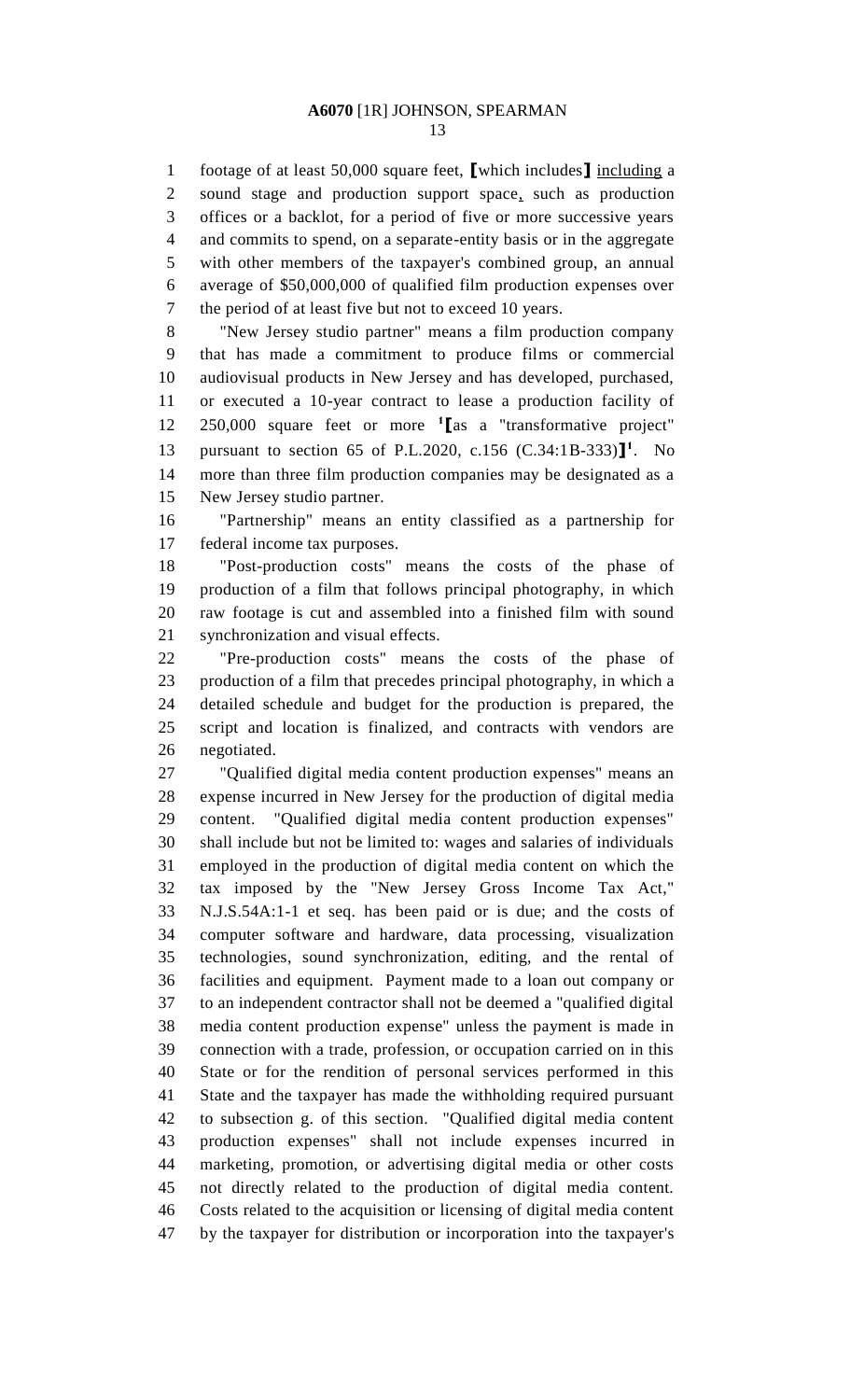digital media content shall not be deemed "qualified digital media content production expenses."

 "Qualified film production expenses" means an expense incurred in New Jersey for the production of a film including pre-production costs and post-production costs incurred in New Jersey. "Qualified film production expenses" shall include but not be limited to: wages and salaries of individuals employed in the production of a film on which the tax imposed by the "New Jersey Gross Income Tax Act," N.J.S.54A:1-1 et seq. has been paid or is due; and the costs for tangible personal property used, and services performed, directly and exclusively in the production of a film, such as expenditures for film production facilities, props, makeup, wardrobe, film processing, camera, sound recording, set construction, lighting, shooting, editing, and meals. Payment made to a loan out company or to an independent contractor shall not be deemed a "qualified film production expense" unless the payment is made in connection with a trade, profession, or occupation carried on in this State or for the rendition of personal services performed in this State and the taxpayer has made the withholding required pursuant to subsection g. of this section. "Qualified film production expenses" shall not include: expenses incurred in marketing or advertising a film; and payment in excess of \$500,000 to a highly compensated individual for costs for a story, script, or scenario used in the production of a film and wages or salaries or other compensation for writers, directors, including music directors, producers, and performers, other than background actors with no scripted lines, except as follows:

 (1) for a New Jersey studio partner that incurs more than \$15,000,000, but less than \$50,000,000, in qualified film production expenses in the State, an amount, not to exceed \$15,000,000, of the wages or salaries or other compensation for writers, directors, including music directors, producers, and performers, other than background actors with no scripted lines, shall constitute qualified film production expenses;

 (2) for a New Jersey studio partner that incurs \$50,000,000 or more, but less than \$100,000,000, in qualified film production expenses in the State, an amount, not to exceed \$25,000,000, of the wages or salaries or other compensation for writers, directors, including music directors, producers, and performers, other than background actors with no scripted lines, shall constitute qualified film production expenses;

 (3) for a New Jersey studio partner that incurs \$100,000,000 or more, but less than \$150,000,000, in qualified film production expenses in the State, an amount, not to exceed \$40,000,000, of the wages or salaries or other compensation for writers, directors, including music directors, producers, and performers, other than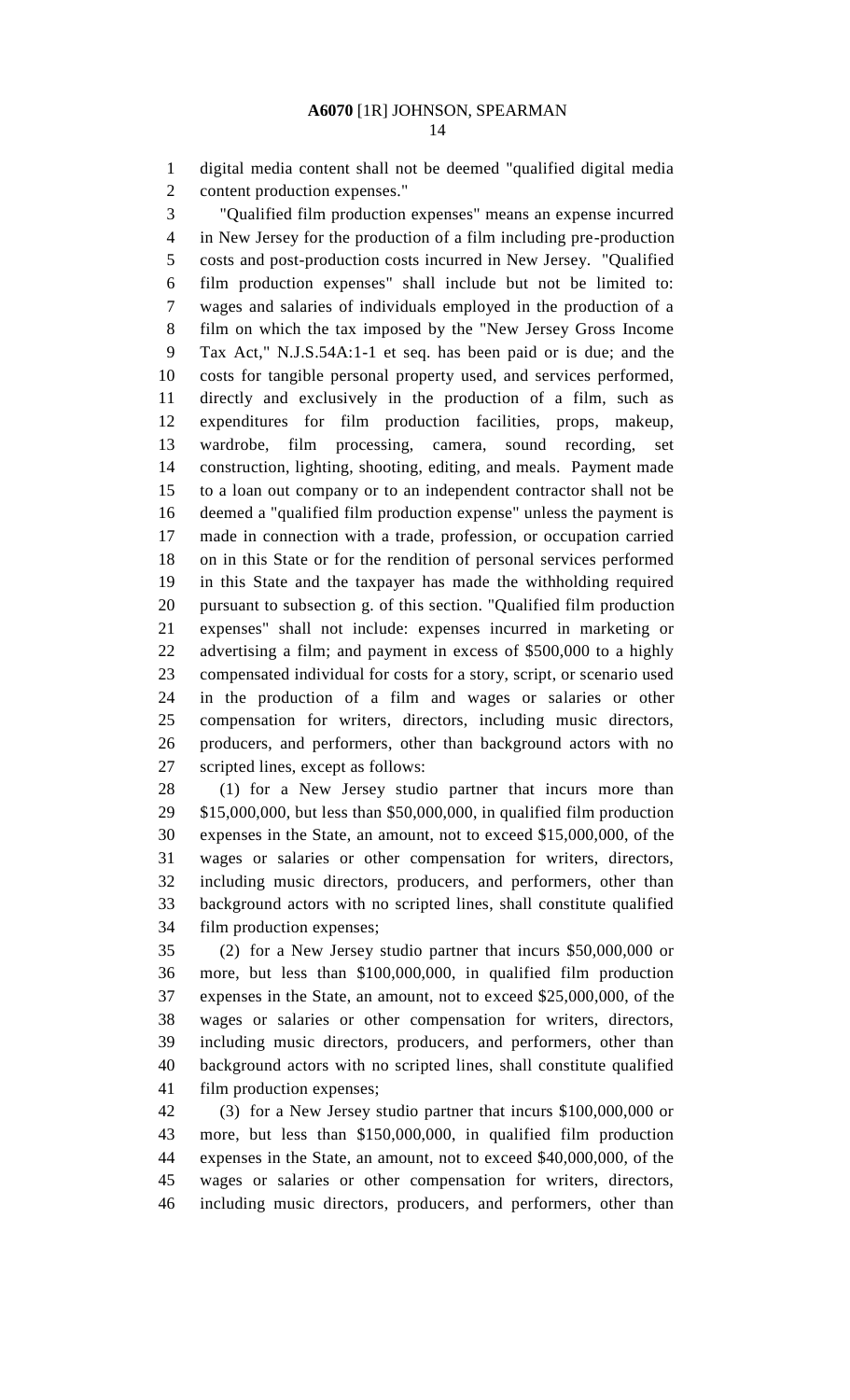background actors with no scripted lines, shall constitute qualified film production expenses;  $\text{land} \cdot \text{1}$   $\text{and} \cdot \text{1}$  (4) for a New Jersey studio partner that incurs \$150,000,000 or more in qualified film production expenses in the State, an amount, not to exceed \$60,000,000, of the wages or salaries or other compensation for writers, directors, including music directors, producers, and performers, other than background actors with no scripted lines, shall constitute qualified film production expenses**<sup>1</sup> [**; and (5) for a New Jersey film-lease partner, an amount, not to exceed \$15,000,000, of the payments in excess of \$500,000 to each highly compensated individual for costs for a story, script, or scenario used in the production of a film and wages or salaries or 14 other compensation for writers, directors, including music directors, producers, and performers, other than background actors with no 16 scripted lines, shall constitute qualified film production expenses<sup>1</sup>. "Total digital media content production expenses" means costs for services performed and property used or consumed in the production of digital media content. "Total film production expenses" means costs for services performed and tangible personal property used or consumed in the production of a film. i. A business that is not a "taxpayer" as defined and used in the "Corporation Business Tax Act (1945)," P.L.1945, c.162 (C.54:10A-1 et seq.) and therefore is not directly allowed a credit under this section, but is a business entity that is classified as a partnership for federal income tax purposes and is ultimately owned by a business entity that is a "corporation" as defined in subsection (c) of section 4 of P.L.1945, c.162 (C.54:10A-4), or a limited liability company formed under the "Revised Uniform Limited Liability Company Act," P.L.2012, c.50 (C.42:2C-1 et seq.), or qualified to do business in this State as a foreign limited liability company, with one member, and is wholly owned by the business entity that is a "corporation" as defined in subsection (c) of section 4 of P.L.1945, c.162 (C.54:10A-4), but otherwise meets all other requirements of this section, shall be considered an eligible applicant and "taxpayer" as that term is used in this section. (cf: P.L.2021, c.160, s.58) 2. Section 2 of P.L.2018, c.56 (C.54A:4-12b) is amended to read as follows: 2. a. (1) A taxpayer, upon approval of an application to the authority and the director, shall be allowed a credit against the tax otherwise due for the taxable year under the "New Jersey Gross Income Tax Act," N.J.S.54A:1-1 et seq., in an amount equal to 35 percent of the qualified film production expenses of the taxpayer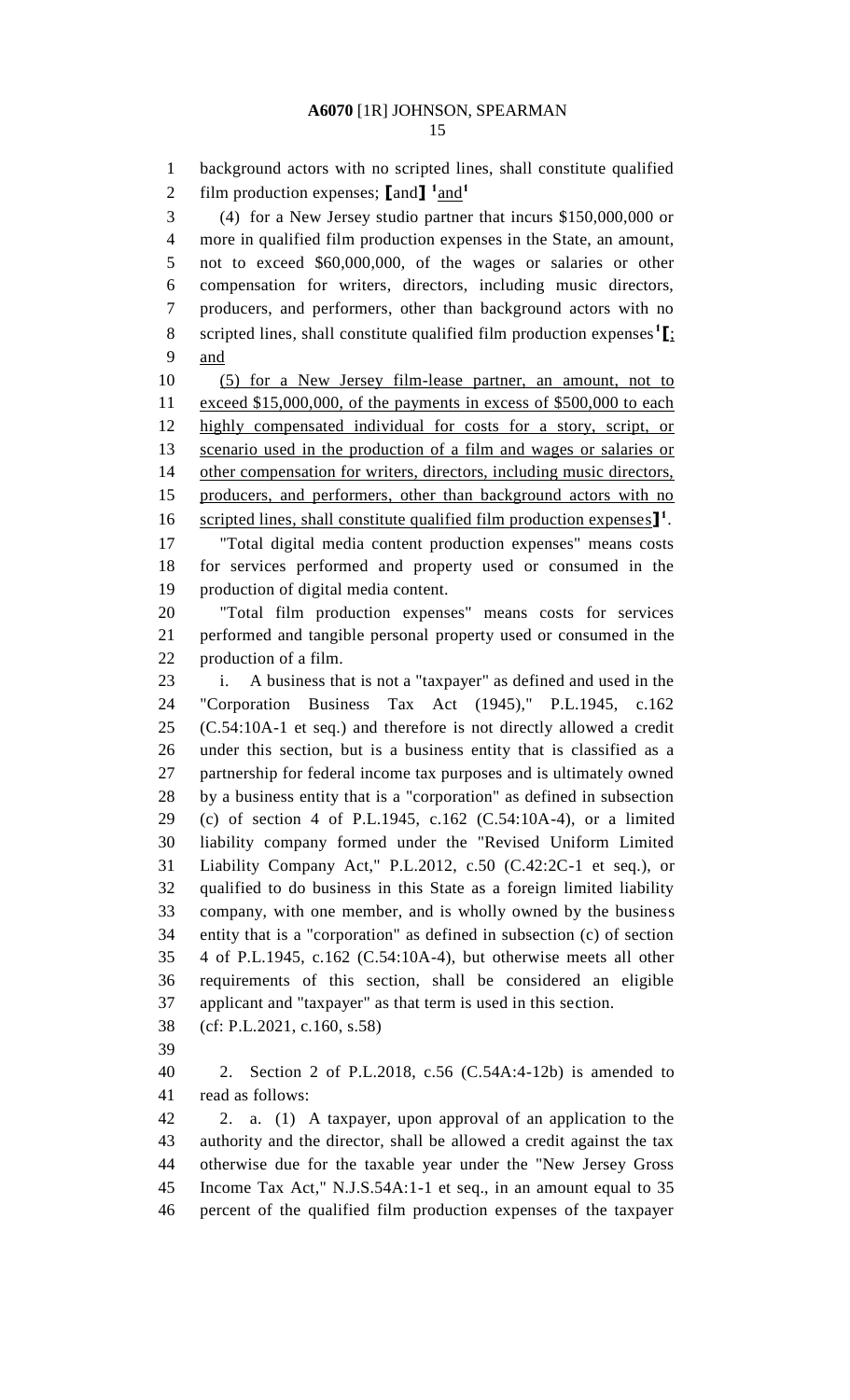during a taxable year commencing on or after July 1, 2018 but before July 1, 2034, provided that:

 (a) at least 60 percent of the total film production expenses, exclusive of post-production costs, of the taxpayer are incurred for services performed, and goods purchased through vendors authorized to do business, in New Jersey, or the qualified film production expenses of the taxpayer during the taxable year for services performed, and goods purchased, through vendors authorized to do business in New Jersey, exceed \$1,000,000 per production;

 (b) principal photography of the film commences within 180 days from the date of the original application for the tax credit;

 (c) the film includes, when determined to be appropriate by the commission, at no cost to the State, marketing materials promoting this State as a film and entertainment production destination, which materials shall include placement of a "Filmed in New Jersey" or "Produced in New Jersey" statement, or an appropriate logo approved by the commission, in the end credits of the film;

 (d) the taxpayer submits a tax credit verification report prepared by an independent certified public accountant licensed in this State in accordance with subsection g. of this section; and

 (e) the taxpayer complies with the withholding requirements provided for payments to loan out companies and independent contractors in accordance with subsection h. of this section.

 (2) Notwithstanding the provisions of paragraph (1) of subsection a. of this section to the contrary, the tax credit allowed pursuant to this subsection against the tax otherwise due for the taxable year under the "New Jersey Gross Income Tax Act," N.J.S.54A:1-1 et seq., shall be in an amount equal to 30 percent of the qualified film production expenses of the taxpayer during a taxable year that are incurred for services performed and tangible personal property purchased for use at a sound stage or other location that is located in the State within a 30-mile radius of the

 intersection of Eighth Avenue/Central Park West, Broadway, and West 59th Street/Central Park South, New York, New York.

 b. (1) A taxpayer, upon approval of an application to the authority and the director, shall be allowed a credit against the tax otherwise due for the taxable year under the "New Jersey Gross Income Tax Act," N.J.S.54A:1-1 et seq., in an amount equal to: **[**20**]** 30 percent of the qualified digital media content production expenses of the taxpayer during a taxable year commencing on or after July 1, 2018 but before July 1, 2034, provided that:

 (a) at least \$2,000,000 of the total digital media content production expenses of the taxpayer are incurred for services performed, and goods purchased through vendors authorized to do business, in New Jersey;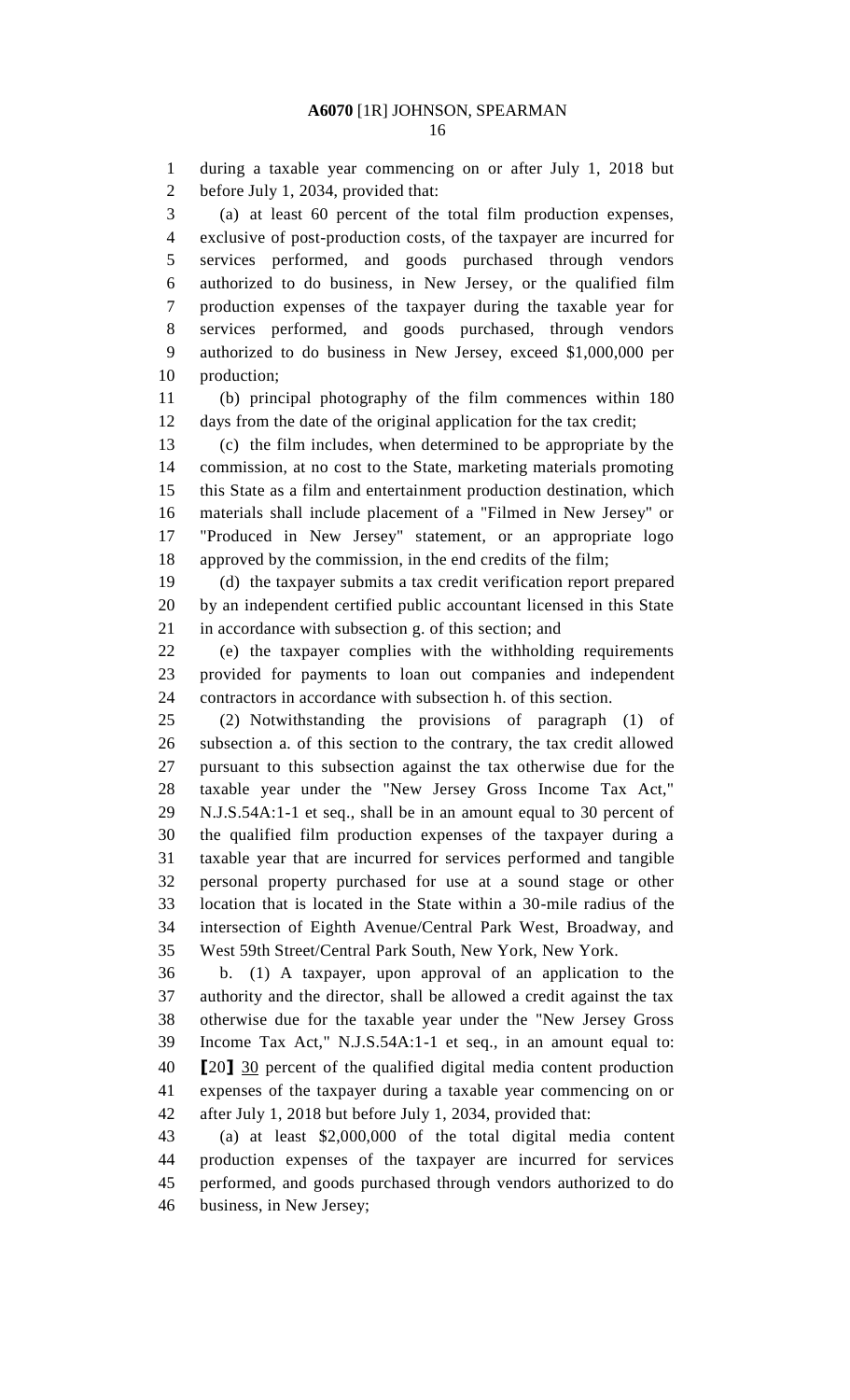(b) at least 50 percent of the qualified digital media content production expenses of the taxpayer are for wages and salaries paid to full-time or full-time equivalent employees in New Jersey;

 (c) the taxpayer submits a tax credit verification report prepared by an independent certified public accountant licensed in this State in accordance with subsection g. of this section; and

 (d) the taxpayer complies with the withholding requirements provided for payments to loan out companies and independent contractors in accordance with subsection h. of this section.

 (2) Notwithstanding the provisions of paragraph (1) of subsection b. of this section to the contrary, the tax credit allowed pursuant to this subsection against the tax otherwise due for the taxable year under the "New Jersey Gross Income Tax Act," N.J.S.54A:1-1 et seq., shall be in an amount equal to **[**25**]** 35 percent for the qualified digital media content production expenses of the taxpayer during a taxable year that are incurred for services performed and tangible personal property purchased through vendors whose primary place of business is located in Atlantic, Burlington, Camden, Cape May, Cumberland, Gloucester, Mercer, or Salem County.

 c. No tax credit shall be allowed pursuant to this section for any costs or expenses included in the calculation of any other tax credit or exemption granted pursuant to a claim made on a tax return filed with the director, or included in the calculation of an award of business assistance or incentive, for a period of time that coincides with the taxable year for which a tax credit authorized pursuant to this section is allowed. The order of priority in which the tax credit allowed pursuant to this section and any other tax credits allowed by law may be taken shall be as prescribed by the director. The amount of the tax credit applied under this section against the tax otherwise due under the "New Jersey Gross Income Tax Act," N.J.S.54A:1-1 et seq., for a taxable year, when taken together with any other payments, credits, deductions, and adjustments allowed by law shall not reduce the tax liability of the taxpayer to an amount less than zero. The amount of the tax credit otherwise allowable under this section which cannot be applied for the taxable year due to the limitations of this subsection or under other provisions of N.J.S.54A:1-1 et seq., may be carried forward, if necessary, to the seven taxable years following the taxable year for which the tax credit was allowed.

 d. (1) A business entity that is classified as a partnership for federal income tax purposes shall not be allowed a tax credit pursuant to this section directly, but the amount of tax credit of a taxpayer in respect of a distributive share of entity income, shall be determined by allocating to the taxpayer that proportion of the tax credit acquired by the entity that is equal to the taxpayer's share, whether or not distributed, of the total distributive income or gain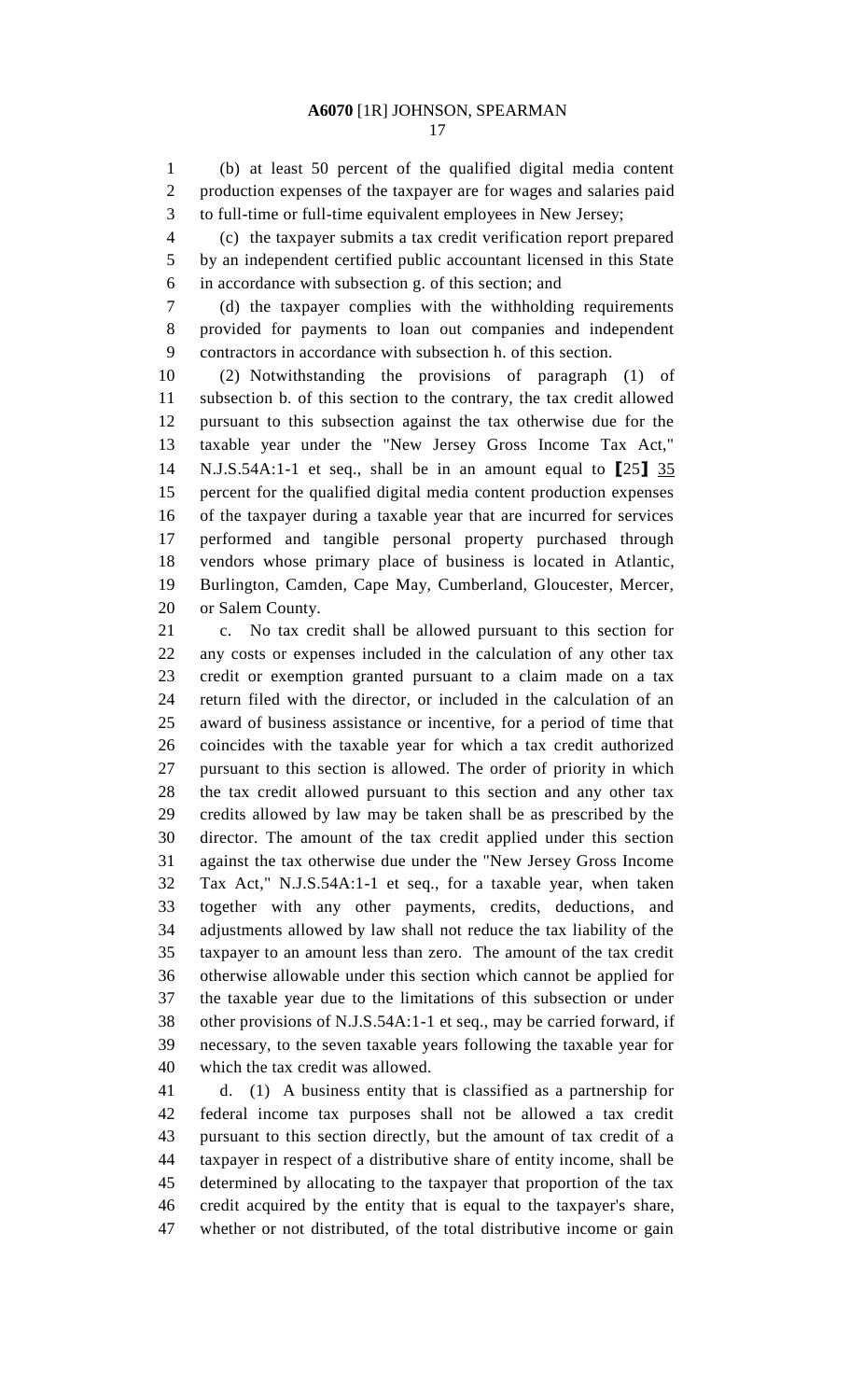of the entity for its taxable year ending within or with the taxpayer's taxable year.

 (2) A New Jersey S Corporation shall not be allowed a tax credit pursuant to this section directly, but the amount of tax credit of a taxpayer in respect of a pro rata share of S Corporation income, shall be determined by allocating to the taxpayer that proportion of the tax credit acquired by the New Jersey S Corporation that is equal to the taxpayer's share, whether or not distributed, of the total pro rata share of S Corporation income of the New Jersey S Corporation for its privilege period ending within or with the taxpayer's taxable year.

 A business entity that is not a gross income "taxpayer" as defined and used in the "New Jersey Gross Income Tax Act," N.J.S.54A:1-1 et seq., and therefore is not directly allowed a credit under this section, but otherwise meets all the other requirements of this section, shall be considered an eligible applicant and "taxpayer" as that term is used in this section, and the application of an otherwise allowed credit amount shall be distributed to appropriate gross income taxpayers pursuant to the other requirements of this subsection.

 e. A taxpayer, with an application for a tax credit provided for in subsection a. or subsection b. of this section, may apply to the authority and the director for a tax credit transfer certificate in lieu of the taxpayer being allowed any amount of the tax credit against the tax liability of the taxpayer. The tax credit transfer certificate, upon receipt thereof by the taxpayer from the authority and the director, may be sold or assigned, in full or in part, to any other taxpayer that may have a tax liability under the "New Jersey Gross Income Tax Act," N.J.S.54A:1-1 et seq., or the "Corporation Business Tax Act (1945)," P.L.1945, c.162 (C.54:10A-1 et seq.), in exchange for private financial assistance to be provided by the purchaser or assignee to the taxpayer that has applied for and been granted the tax credit. The tax credit transfer certificate provided to the taxpayer shall include a statement waiving the taxpayer's right to claim that amount of the tax credit against the tax imposed pursuant to N.J.S.54A:1-1 et seq. that the taxpayer has elected to sell or assign. The sale or assignment of any amount of a tax credit transfer certificate allowed under this section shall not be exchanged for consideration received by the taxpayer of less than 75 percent of the transferred tax credit amount. Any amount of a tax credit transfer certificate used by a purchaser or assignee against a tax liability under N.J.S.54A:1-1 et seq. shall be subject to the same limitations and conditions that apply to the use of a tax credit pursuant to subsections c. and d. of this section. Any amount of a tax credit transfer certificate obtained by a purchaser or assignee under subsection e. of this section may be applied against the purchaser's or assignee's tax liability under P.L.1945, c.162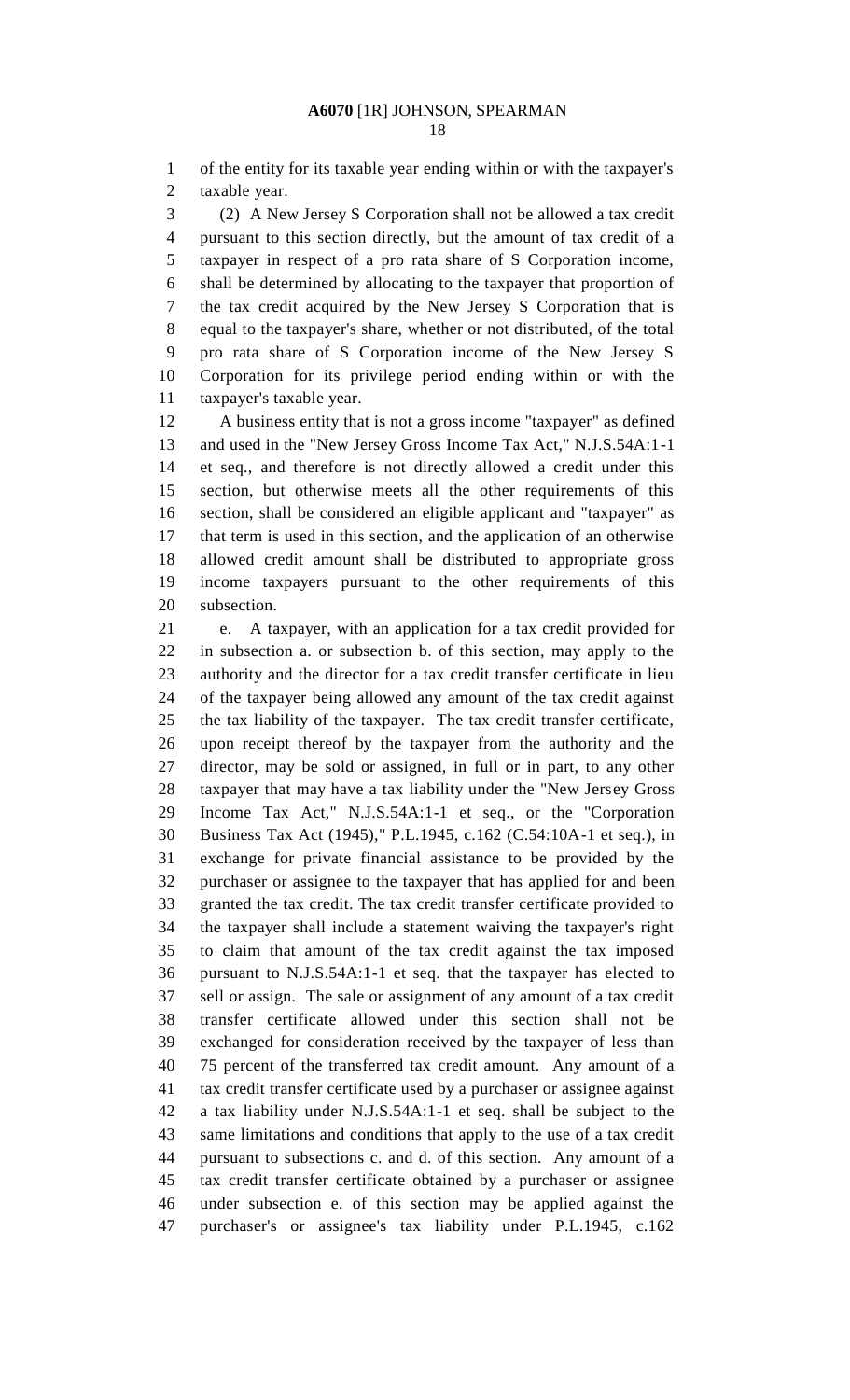(C.54:10A-1 et seq.) and shall be subject to the same limitations and conditions that apply to the use of a credit pursuant to subsection c. of section 1 of P.L.2018, c.56 (C.54:10A-5.39b).

 f. (1) The value of tax credits, including tax credits allowed through the granting of tax credit transfer certificates, approved by the director and the authority pursuant to subsection a. of this section and pursuant to subsection a. of section 1 of P.L.2018, c.56 (C.54:10A-5.39b) to taxpayers, other than New Jersey studio partners and New Jersey film-lease partners, shall not exceed a cumulative total of \$100,000,000 in fiscal year 2019 and in each fiscal year thereafter prior to fiscal year 2035 to apply against the tax imposed pursuant to the "New Jersey Gross Income Tax Act," N.J.S.54A:1-1 et seq., and pursuant to section 5 of P.L.1945, c.162 (C.54:10A-5). In addition to the \$100,000,000 limitation on the value of tax credits approved by the director for New Jersey film- lease partners and the \$100,000,000 limitation on the value of tax credits approved by the director for other taxpayers imposed by this paragraph, the value of tax credits, including tax credits allowed through the granting of tax credit transfer certificates, approved by the director and the authority pursuant to subsection a. of this section and pursuant to subsection a. of section 1 of P.L.2018, c.56 (C.54:10A-5.39b) to New Jersey studio partners shall not exceed a cumulative total of \$100,000,000 in fiscal year 2021 and in each fiscal year thereafter prior to fiscal year 2034 to apply against the tax imposed pursuant to section 5 of P.L.1945, c.162 (C.54:10A-5) and the tax imposed pursuant to the "New Jersey Gross Income Tax Act," N.J.S.54A:1-1 et seq. Beginning in fiscal year 2025, in addition to the \$100,000,000 made available for New Jersey studio partners pursuant to this paragraph, up to an additional \$350,000,000 may be made available annually, in the discretion of the authority, to New Jersey studio partners for the award of tax credits, including tax credits allowed through the granting of tax credit transfer certificates, pursuant to subsection a. of this section and subsection a. of section 1 of P.L.2018, c.56 (C.54:10A-5.39b), from the funds made available pursuant to subparagraph (i) of paragraph (1) of subsection b. of section 98 of P.L.2020, c.156 (C.34:1B-362). In addition to the \$100,000,000 limitation on the value of tax credits approved by the director for New Jersey studio partners and the \$100,000,000 limitation on the value of tax credits approved by the director for other taxpayers imposed by this paragraph, the value of tax credits, including tax credits allowed through the granting of tax credit transfer certificates, approved by the director and the authority pursuant to subsection a. of this section and pursuant to subsection a. of section 1 of P.L.2018, c.56 (C.54:10A-5.39b) to New Jersey film-lease partners shall not exceed a cumulative total of \$100,000,000 in fiscal year 2021 and in each fiscal year thereafter prior to fiscal year 2034 to apply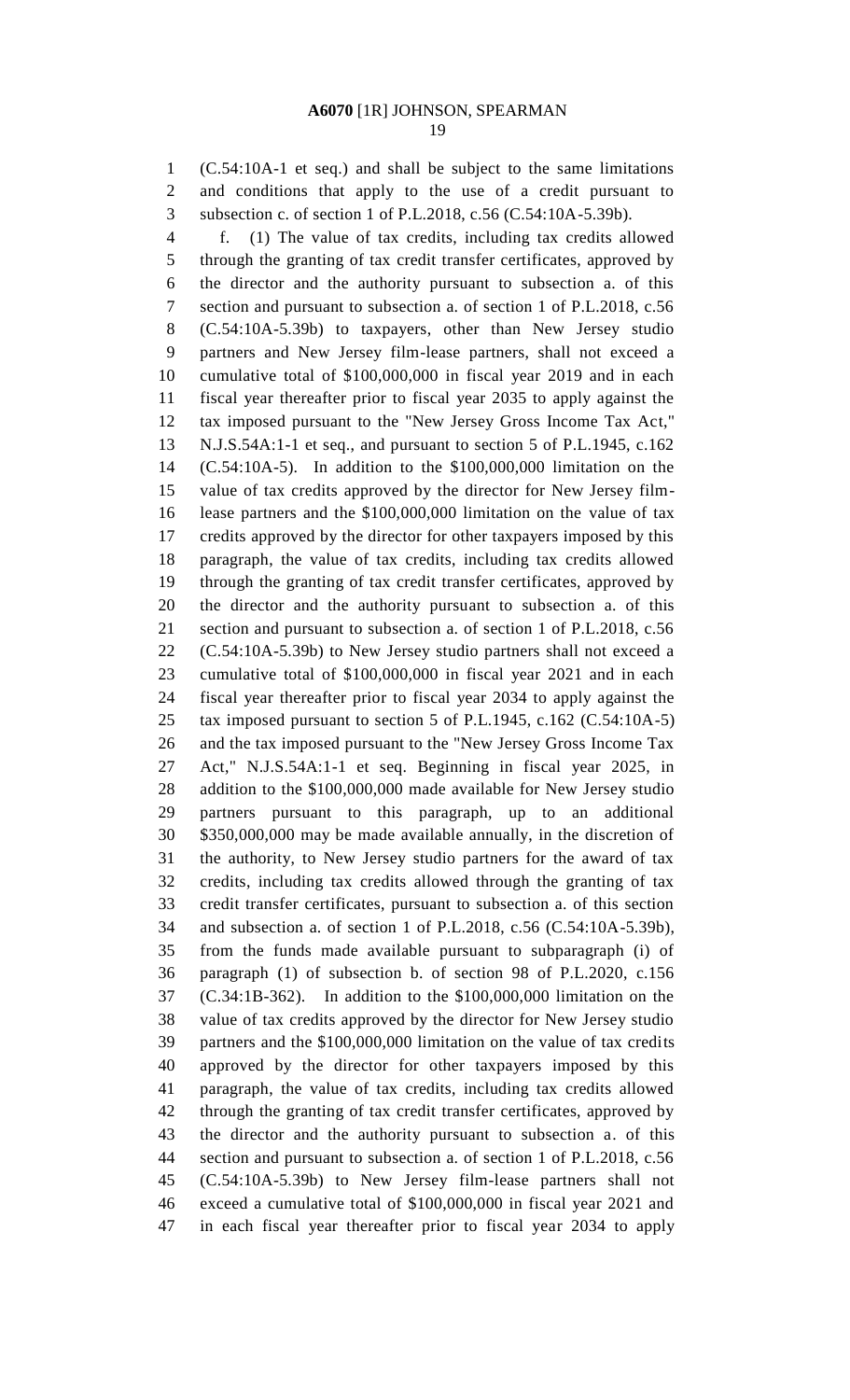against the tax imposed pursuant to section 5 of P.L.1945, c.162 (C.54:10A-5) and the tax imposed pursuant to the "New Jersey 3 Gross Income Tax Act," N.J.S.54A:1-1 et seq. <sup>1</sup>Beginning in fiscal year 2025, in addition to the \$100,000,000 made available for New Jersey film-lease partners pursuant to this paragraph, up to an additional \$100,000,000 may be made available annually, in the discretion of the authority, to New Jersey film-lease partners for the award of tax credits, including tax credits allowed through the granting of tax credit transfer certificates, pursuant to subsection a. of this section and subsection a. of section 1 of P.L.2018, c.56 (C.54:10A-5.39b), from the funds made available pursuant to subparagraph (i) of paragraph (1) of subsection b. of section 98 of 13 P.L.2020, c.156 (C.34:1B-362).<sup>1</sup> Approvals made to New Jersey studio partners and New Jersey film-lease partners shall be subject to award agreements with the authority detailing obligations of the awardee and outcomes relating to events of default, including, but not limited to, recapture, forfeiture, and termination. If in any taxable year, beginning following a date determined by the authority, a New Jersey film-lease partner's annual average of qualified film production expenses falls below \$50,000,000, the authority shall reduce by 20 percent any tax credit award for a film for which final documentation **<sup>1</sup> [**pursuant to N.J.A.C.19:31-  $21.7(c)$ <sup>1</sup> has been submitted, until a taxable year when the annual average of qualified film production expenses has been restored to \$50,000,000. The authority shall establish a non-binding, administrative pre-certification process for potentially eligible projects.

 **[**If the cumulative total amount of tax credits, and tax credit transfer certificates, allowed to taxpayers for taxable years or privilege periods commencing during a single fiscal year under subsection a. of this section and subsection a. of section 1 of P.L.2018, c.56 (C.54:10A-5.39b) exceeds the amount of tax credits available in that fiscal year, then taxpayers who have first applied for and have not been allowed a tax credit or tax credit transfer certificate amount for that reason shall be allowed, in the order in which they have submitted an application, the amount of tax credit or tax credit transfer certificate on the first day of the next succeeding fiscal year in which tax credits and tax credit transfer certificates under subsection a. of this section and subsection a. of section 1 of P.L.2018, c.56 (C.54:10A-5.39b) are not in excess of the amount of credits**] 1 [**Notwithstanding the limitations set forth in this paragraph, if in any fiscal year the authority receives applications for tax credits under subsection a. of this section and subsection a. of section 1 of P.L.2018, c.56 (C.54:10A-5.39b) in amounts exceeding the total amount of tax credits available for the 46 fiscal year, then the authority may approve applications, in the order 47 in which such applications were submitted, for excess tax credits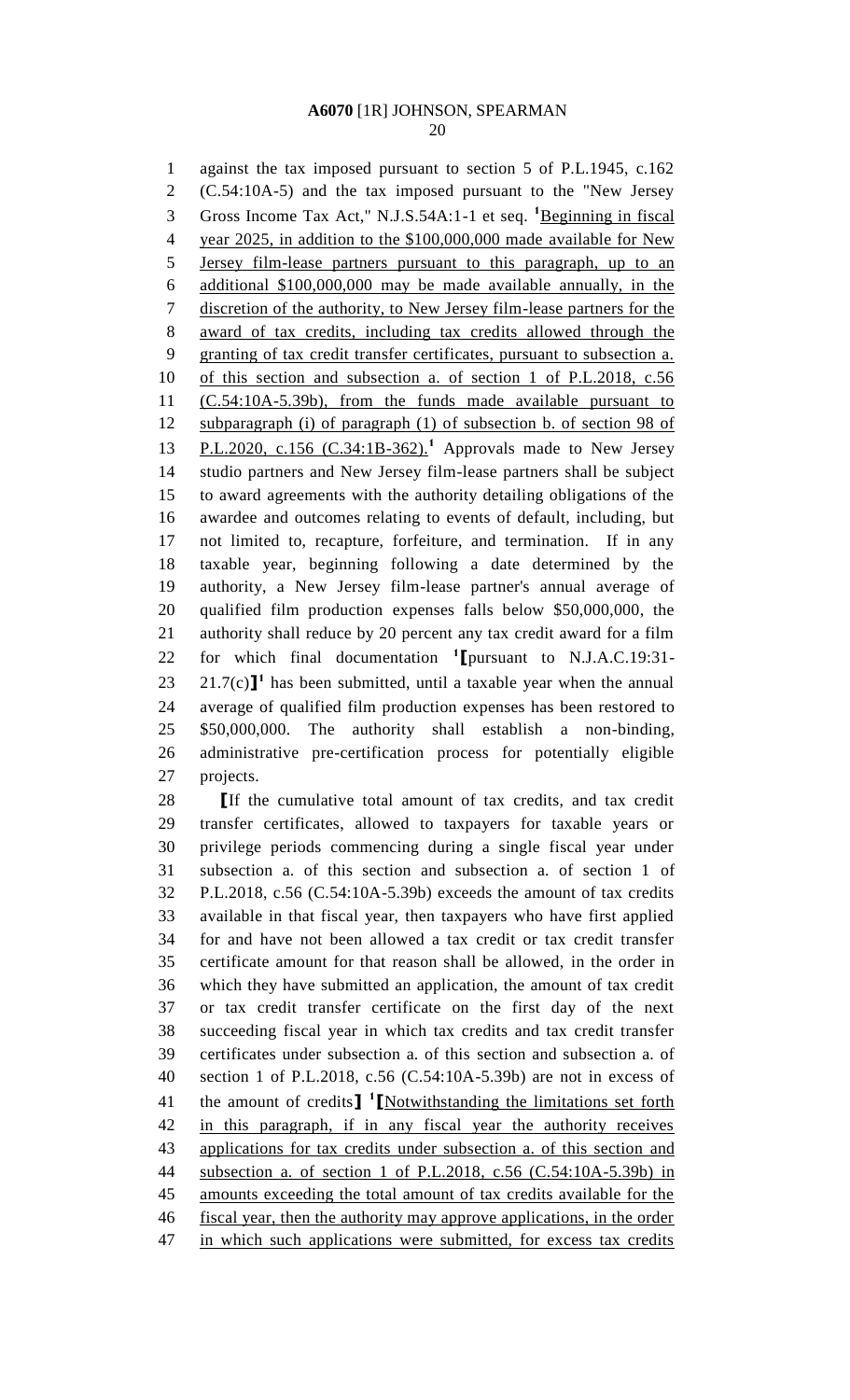21

1 during the year in which the application was submitted, provided 2 that the amount of excess credits shall be subtracted from the total 3 amounts allowed for the next following fiscal year in which credits 4 are available, and provided further that the taxpayer shall not claim 5 the excess tax credit or tax credit transfer certificate until the first 6 day of the fiscal year from which the credits were made**]** If the 7 cumulative total amount of tax credits, and tax credit transfer 8 certificates, allowed to taxpayers for taxable years or privilege 9 periods commencing during a single fiscal year under subsection a. 10 of this section and subsection a. of section 1 of P.L.2018, c.56 11 (C.54:10A-5.39b) exceeds the amount of tax credits available in 12 that fiscal year, then taxpayers who have first applied for and have 13 not been allowed a tax credit or tax credit transfer certificate 14 amount for that reason shall be allowed, in the order in which they 15 have submitted an application, the amount of tax credit or tax credit 16 transfer certificate on the first day of the next succeeding fiscal year 17 in which tax credits and tax credit transfer certificates under 18 subsection a. of this section and subsection a. of section 1 of 19 P.L.2018, c.56 (C.54:10A-5.39b) are not in excess of the amount of 20 credits<sup>1</sup> available. 21 **Notwithstanding any provision of**  $\frac{1 \text{ this}}{1}$  **paragraph**  $\frac{1}{1}$  **(1) of this** 22 subsection<sup> $\mathbf{I}^1$ </sup> to the contrary, for any fiscal year in which the 23 amount of tax credits approved <sup>1</sup><sup>to</sup> New Jersey studio partners, New 24 Jersey film-lease partners, or taxpayers other than New Jersey 25 studio partners and New Jersey film-lease partners<sup>1</sup> pursuant to this 26 paragraph is less than the cumulative total amount of tax credits 27 permitted to be approved  $\frac{1}{10}$  each such category<sup>1</sup> in that fiscal year, 28 the authority shall certify the amount of the remaining tax credits 29 available for approval <sup>1</sup>to each such category<sup>1</sup> in that fiscal year, 30 and shall increase the cumulative total amount of tax credits 31 permitted to be approved for New Jersey studio partners <sup>1</sup>, New

32 Jersey film-lease partners, or taxpayers other than New Jersey 33 studio partners and New Jersey film-lease partners<sup>1</sup> in the 34 subsequent fiscal year by the certified amount remaining from the 35 prior fiscal year. The authority shall also certify, for each fiscal 36 year, the amount of tax credits that were previously approved, but 37 that the taxpayer is not able to redeem or transfer to another 38 taxpayer under this section, and shall increase the cumulative total 39 amount of tax credits permitted to be approved for New Jersey 40 studio partners <sup>1</sup>, New Jersey film-lease partners, or taxpayers other 41 than New Jersey studio partners and New Jersey film-lease 42 partners<sup>1</sup> in the subsequent fiscal year by the amount of tax credits 43 previously approved <sup>1</sup> <u>for each such category</u><sup>1</sup>, but not subject to 44 redemption or transfer. <sup>1</sup>In each fiscal year in which tax credits 45 remain unapproved for, or unredeemed or not transferred by, New 46 Jersey film-lease partners or taxpayers other than New Jersey studio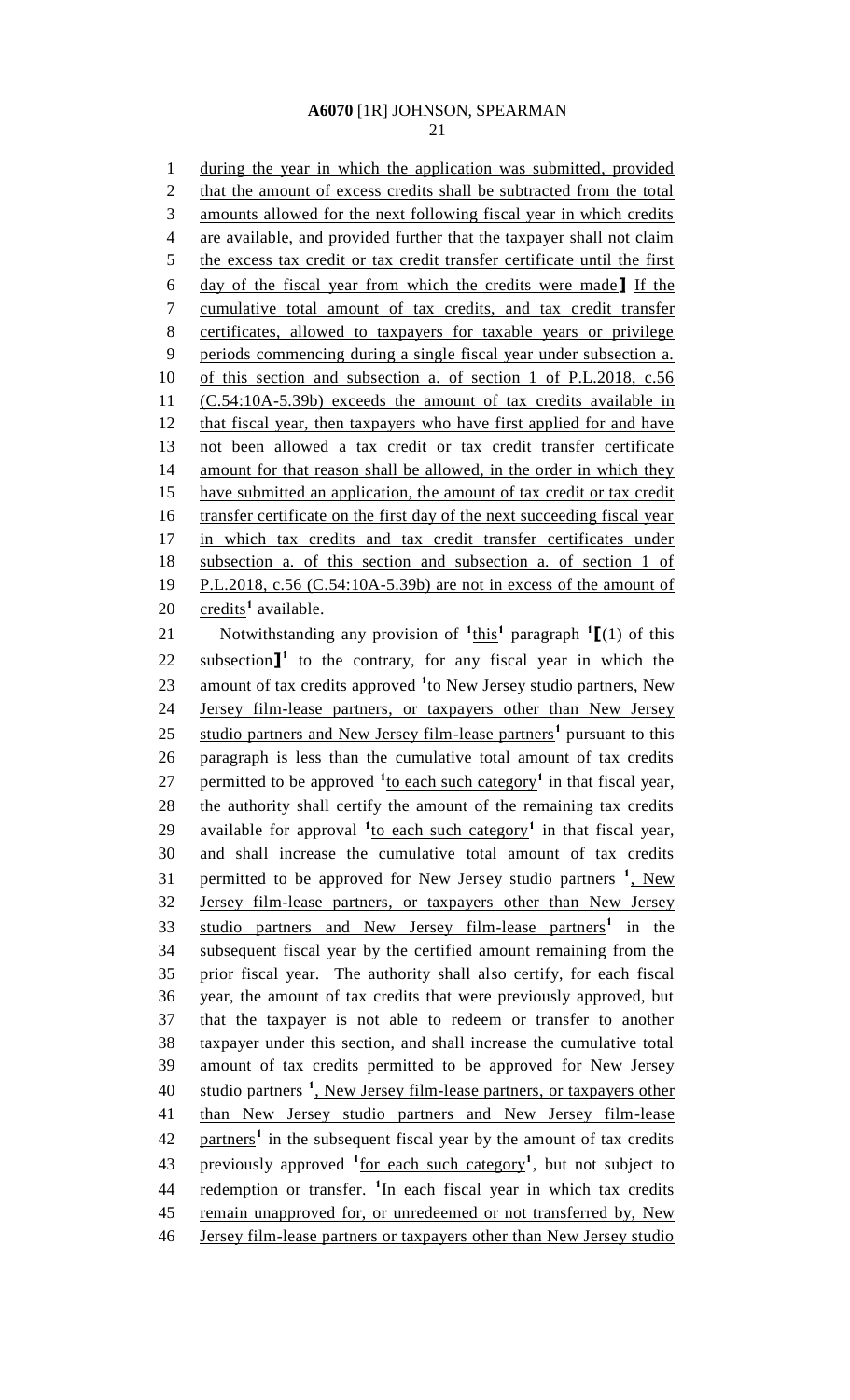partners and New Jersey film-lease partners, the authority may

 reallocate some or all of such remaining tax credits in the subsequent fiscal year between the category of New Jersey film- lease partners and the category of taxpayers other than New Jersey studio partners and New Jersey film-lease partners in lieu of increasing the tax credits available for the respective category by the amount reallocated.**<sup>1</sup>** (2) The value of tax credits, including tax credits allowed through the granting of tax credit transfer certificates, approved by the authority and the director pursuant to subsection b. of this section and pursuant to subsection b. of section 1 of P.L.2018, c.56 (C.54:10A-5.39b) shall not exceed a cumulative total of **[**\$10,000,000**]** \$30,000,000 in fiscal year 2019 and in each fiscal year thereafter prior to fiscal year 2035 to apply against the tax imposed pursuant to the "New Jersey Gross Income Tax Act," N.J.S.54A:1-1 et seq. and the tax imposed pursuant to section 5 of P.L.1945, c.162 (C.54:10A-5). **[**If the total amount of tax credits and tax credit transfer certificates allowed to taxpayers for taxable years or privilege periods commencing during a single fiscal year under subsection b. of this section and subsection b. of section 1 of P.L.2018, c.56 (C.54:10A-5.39b) exceeds the amount of tax credits available in that year, then taxpayers who have first applied for and have not been allowed a tax credit or tax credit transfer certificate amount for that reason shall be allowed, in the order in which they have submitted an application, the amount of tax credit or tax credit transfer certificate on the first day of the next succeeding fiscal year in which tax credits and tax credit transfer certificates under subsection b. of this section and subsection b. of section 1 of P.L.2018, c.56 (C.54:10A-5.39b) are not in excess of the amount of credits**] 1 [**Notwithstanding the limitations set forth in this paragraph, if in any fiscal year the authority receives applications for tax credits under subsection b. of this section and subsection b. of section 1 of P.L.2018, c.56 (C.54:10A-5.39b) in amounts exceeding the total amount of tax credits available for the fiscal year, then the authority may approve applications, in the order in which such applications were submitted, for excess tax credits during the year in which the application was submitted, provided that the amount of excess credits shall be subtracted from the total amounts allowed for the next following fiscal year in which credits 41 are available, and provided further that the taxpayer shall not claim 42 the excess tax credit or tax credit transfer certificate until the first day of the fiscal year from which the credits were made**]** If the total amount of tax credits and tax credit transfer certificates allowed to taxpayers for taxable years or privilege periods commencing during a single fiscal year under subsection b. of this section and

subsection b. of section 1 of P.L.2018, c.56 (C.54:10A-5.39b)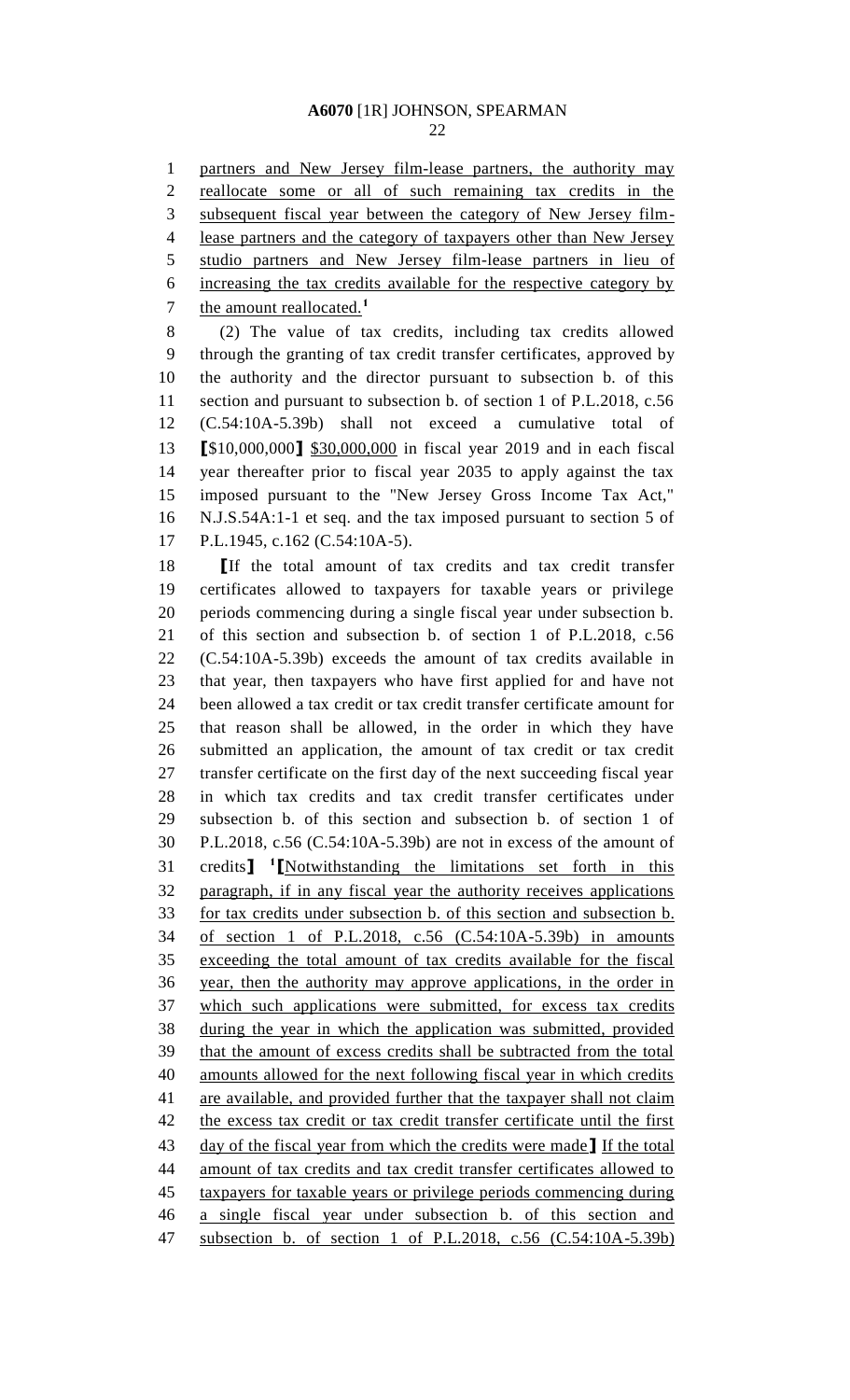exceeds the amount of tax credits available in that year, then taxpayers who have first applied for and have not been allowed a tax credit or tax credit transfer certificate amount for that reason shall be allowed, in the order in which they have submitted an application, the amount of tax credit or tax credit transfer certificate on the first day of the next succeeding fiscal year in which tax credits and tax credit transfer certificates under subsection b. of this section and subsection b. of section 1 of P.L.2018, c.56 (C.54:10A-5.39b) are not in excess of the amount of credits<sup>1</sup> available.

 Notwithstanding any provision of this paragraph to the contrary, for any fiscal year in which the amount of tax credits approved pursuant to this paragraph is less than the cumulative total amount of tax credits permitted to be approved in that fiscal year, the authority shall certify the amount of the remaining tax credits available for approval in that fiscal year, and shall increase the cumulative total amount of tax credits permitted to be approved in the subsequent fiscal year by the certified amount remaining from the prior fiscal year. The authority shall also certify, for each fiscal year, the amount of tax credits that were previously approved, but that the taxpayer is not able to redeem or transfer to another taxpayer under this section, and shall increase the cumulative total amount of tax credits permitted to be approved in the subsequent fiscal year by the amount of tax credits previously approved, but not subject to redemption or transfer.

 g. A taxpayer shall submit to the authority and the director a report prepared by an independent certified public accountant licensed in this State to verify the taxpayer's tax credit claim following the completion of the production. The report shall be prepared by the independent certified public accountant pursuant to agreed upon procedures prescribed by the authority and the director, and shall include such information and documentation as shall be determined to be necessary by the authority and the director to substantiate the qualified film production expenses or the qualified digital media content production expenses of the taxpayer. A single report with attachments deemed necessary by the authority shall be submitted electronically. Upon receipt of the report, the authority and the director shall review the findings of the independent certified public accountant's report, and shall make a determination as to the qualified film production expenses or the qualified digital media content production expenses of the taxpayer. The authority's and the director's review shall include, but shall not be limited to: a review of all non-payroll qualified film production expense items and non-payroll digital media content production expense items over \$20,000; a review of 100 randomly selected non-payroll qualified film production expense items and non-payroll digital media content production expense items that are greater than \$2,500, but less than \$20,000; a review of 100 randomly selected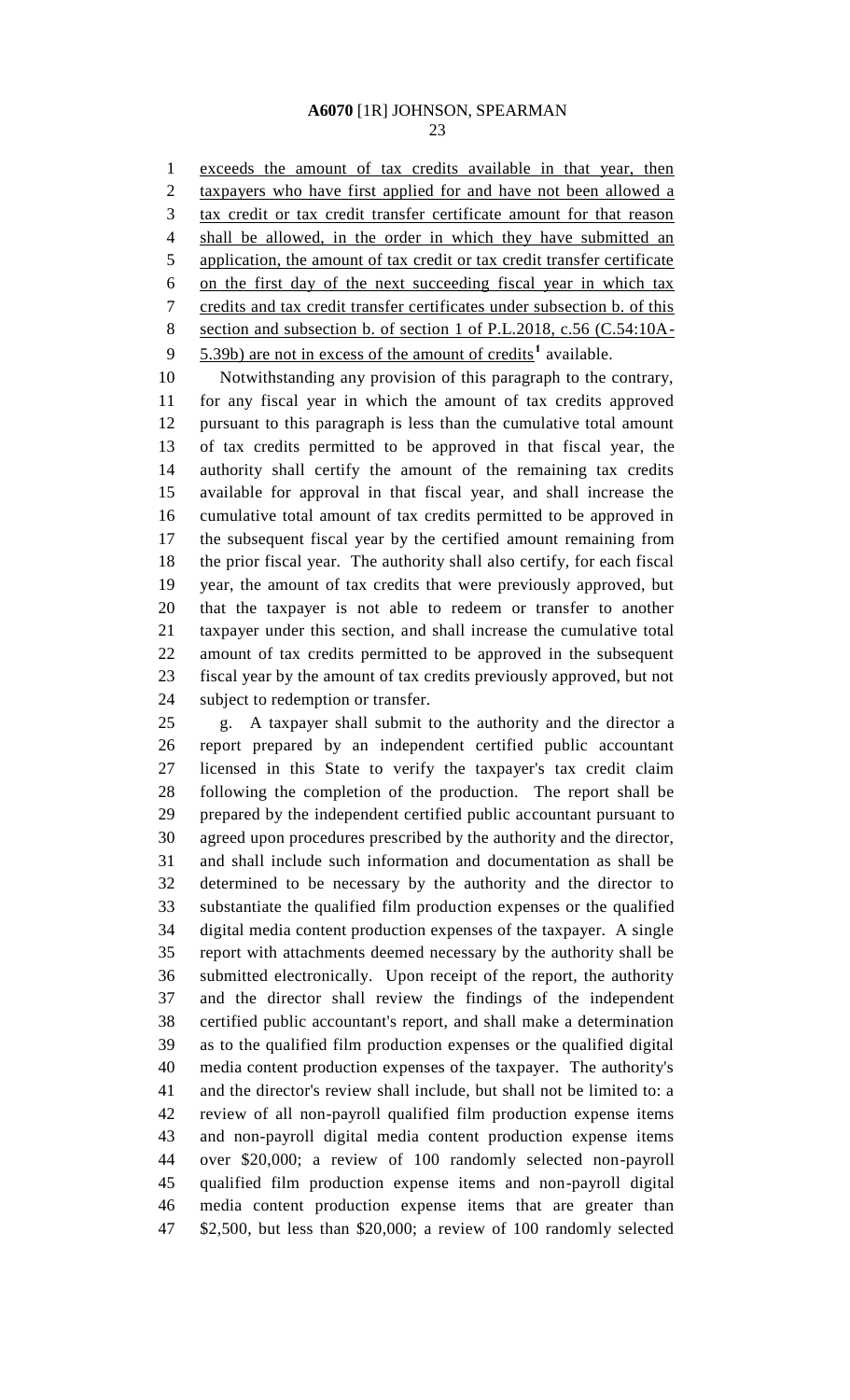non-payroll qualified film production expense items and non- payroll digital media content production expense items that are less than \$2,500; a review of the qualified wages for the 15 employees, independent contractors, or loan-out companies with the highest qualified wages; and a review of the qualified wages for 35 randomly selected employees, independent contractors, or loan-out companies with qualified wages other than the 15 employees, independent contractors, or loan-out companies with the highest qualified wages. The taxpayer's qualified film production expenses and digital media content production expenses shall be adjusted based on any discrepancies identified for the reviewed non-payroll qualified film production expense items, non-payroll digital media content production expense items and qualified wages. The taxpayer's qualified film production expenses and digital media content production expenses also shall be adjusted based on the projection of any discrepancies identified based on the review of randomly selected expense items or wages pursuant to this subsection to the extent that the discrepancies exceed one percent of the total reviewed non-payroll qualified film production expense items, non-payroll digital media content production expense items, or qualified wages. The determination shall be provided in writing to the taxpayer, and a copy of the written determination shall be included in the filing of a return that includes a claim for a tax credit allowed pursuant to this section.

 h. A taxpayer shall withhold from each payment to a loan out company or to an independent contractor an amount equal to 6.37 percent of the payment otherwise due. The amounts withheld shall be deemed to be withholding of liability pursuant to the "New Jersey Gross Income Tax Act," N.J.S.54A:1-1 et seq., and the taxpayer shall be deemed to have the rights, duties, and responsibilities of an employer pursuant to chapter 7 of Title 54A of the New Jersey Statutes. The director shall allocate the amounts withheld for a taxable year to the accounts of the individuals who are employees of a loan out company in proportion to the employee's payment by the loan out company in connection with a trade, profession, or occupation carried on in this State or for the rendition of personal services performed in this State during the taxable year. A loan out company that reports its payments to employees in connection with a trade, profession, or occupation carried on in this State or for the rendition of personal services performed in this State during a taxable year shall be relieved of its duties and responsibilities as an employer pursuant to chapter 7 of Title 54A of the New Jersey Statutes for the taxable year for any payments relating to the payments on which the taxpayer withheld.

i. As used in this section:

 "Authority" means the New Jersey Economic Development Authority.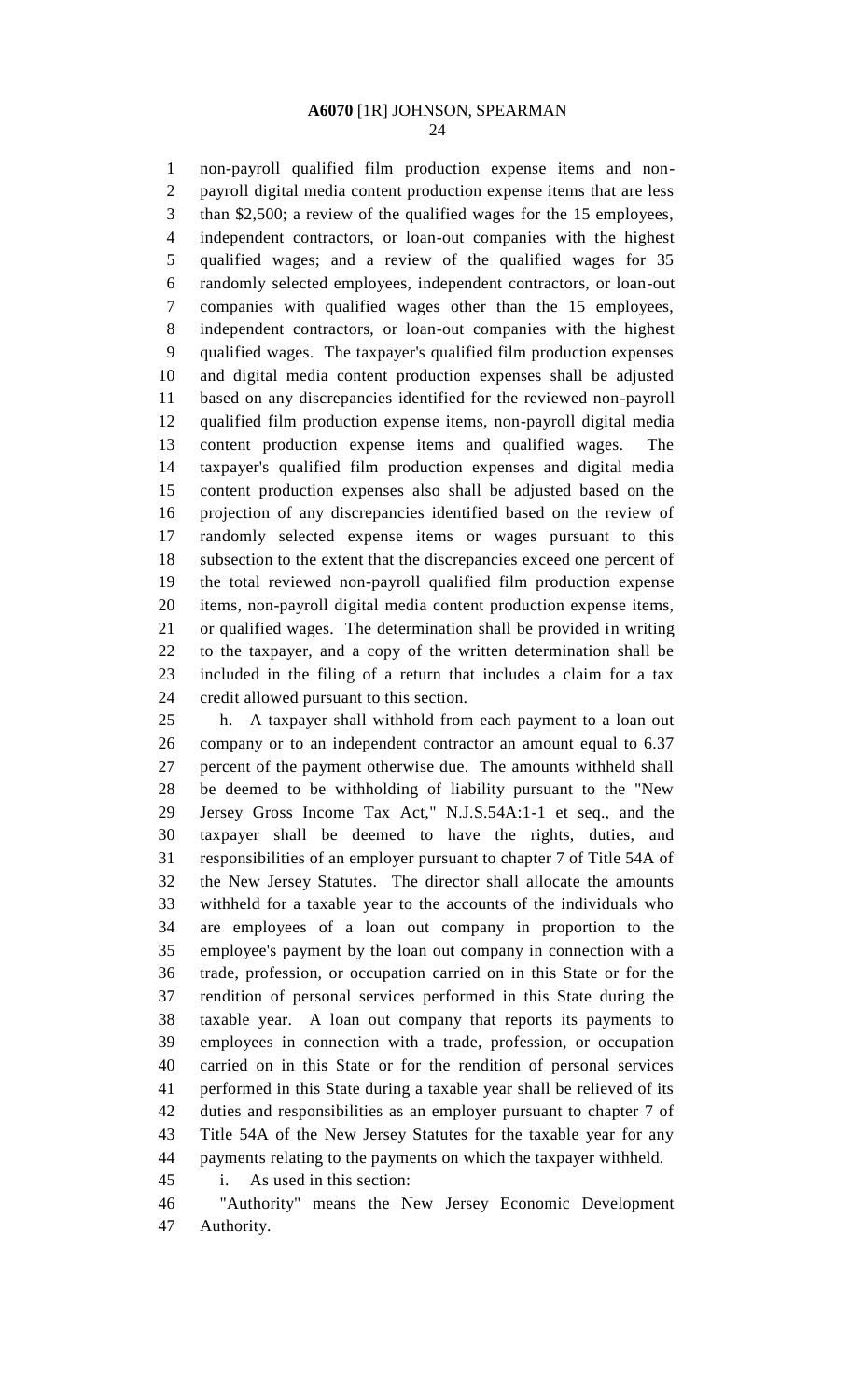"Business assistance or incentive" means "business assistance or incentive" as that term is defined pursuant to section 1 of P.L.2007,

c.101 (C.54:50-39).

 "Commission" means the Motion Picture and Television Development Commission.

 "Digital media content" means any data or information that is produced in digital form, including data or information created in analog form but reformatted in digital form, text, graphics, photographs, animation, sound, and video content. "Digital media content" shall not mean content offerings generated by the end user (including postings on electronic bulletin boards and chat rooms); content offerings comprised primarily of local news, events, weather or local market reports; public service content; electronic commerce platforms (such as retail and wholesale websites); websites or content offerings that contain obscene material as defined pursuant to N.J.S.2C:34-2 and N.J.S.2C:34-3; websites or content that are produced or maintained primarily for private, industrial, corporate, or institutional purposes; or digital media content acquired or licensed by the taxpayer for distribution or incorporation into the taxpayer's digital media content.

 "Film" means a feature film, a television series, or a television show of 22 minutes or more in length, intended for a national audience, or a television series or a television show of 22 minutes or more in length intended for a national or regional audience, including, but not limited to, a game show, award show, or other gala event filmed and produced at a nonprofit arts and cultural venue receiving State funding. "Film" shall not include a production featuring news, current events, weather, and market reports or public programming, talk show, sports event, or reality show, a production that solicits funds, a production containing obscene material as defined under N.J.S.2C:34-2 and N.J.S.2C:34- 3, or a production primarily for private, industrial, corporate, or institutional purposes. "Film" shall not include an award show or other gala event that is not filmed and produced at a nonprofit arts and cultural venue receiving State funding.

 "Full-time or full-time equivalent employee" means an individual employed by the taxpayer for consideration for at least 35 hours a week, or who renders any other standard of service generally accepted by custom or practice as full-time or full-time equivalent employment, whose wages are subject to withholding as provided in the "New Jersey Gross Income Tax Act," N.J.S.54A:1-1 et seq., or who is a partner of a taxpayer, who works for the partnership for at least 35 hours a week, or who renders any other standard of service generally accepted by custom or practice as full-time or full-time equivalent employment, and whose distributive share of income, gain, loss, or deduction, or whose guaranteed payments, or any combination thereof, is subject to the payment of estimated taxes, as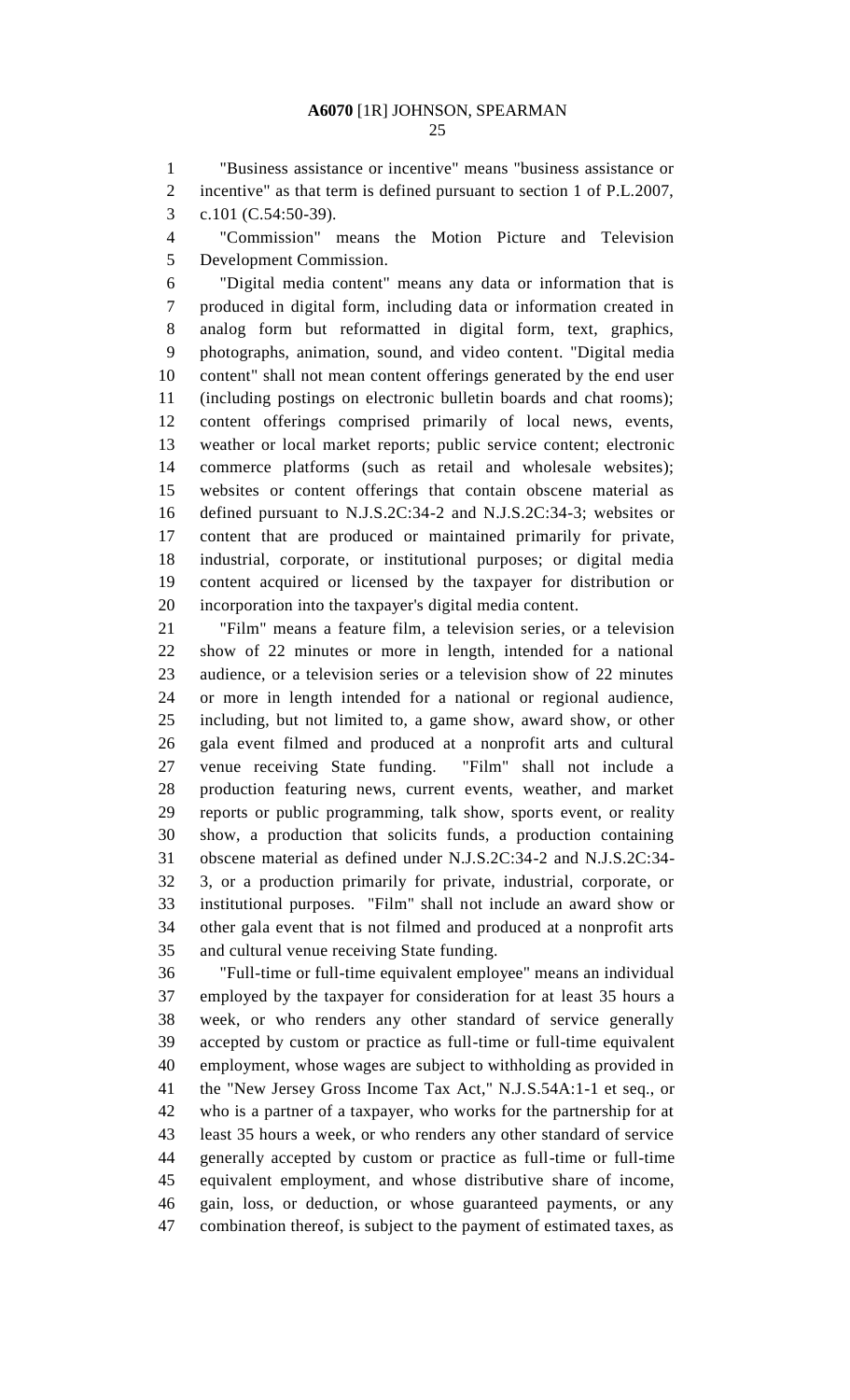provided in the "New Jersey Gross Income Tax Act," N.J.S.54A:1- 1 et seq. "Full-time or full-time equivalent employee" shall not include an individual who works as an independent contractor or on a consulting basis for the taxpayer.

 "Highly compensated individual" means an individual who directly or indirectly receives compensation in excess of \$500,000 for the performance of services used directly in a production. An individual receives compensation indirectly when the taxpayer pays a loan out company that, in turn, pays the individual for the performance of services.

 "Incurred in New Jersey" means, for any application submitted after the effective date of P.L.2018, c.56 (C.54:10A-5.39b et al.), pursuant to which a tax credit has not been allowed prior to the effective date of P.L.2021, c.160, service performed within New Jersey and tangible personal property used or consumed in New Jersey. A service is performed in New Jersey to the extent that the individual performing the service is physically located in New Jersey while performing the service. Notwithstanding where the property is delivered or acquired, rented tangible property is used or consumed in New Jersey to the extent that the property is located in New Jersey during its use or consumption and is rented from a vendor authorized to do business in New Jersey or the film production company provides to the authority the vendor's information in a form and manner prescribed by the authority. Purchased tangible property is not used and consumed in New Jersey unless it is purchased from a vendor authorized to do business in New Jersey and is delivered to or acquired within New Jersey; provided, however, that if a production is also located in another jurisdiction, the purchased tangible property is used and consumed in New Jersey if the acquisition and delivery of purchased tangible property is located in either New Jersey or another jurisdiction where the production takes place.

 "Independent contractor" means an individual treated as an independent contractor for federal and State tax purposes who is contracted with by the taxpayer for the performance of services used directly in a production.

 "Loan out company" means a personal service corporation or other entity that is contracted with by the taxpayer to provide specified individual personnel, such as artists, crew, actors, producers, or directors for the performance of services used directly in a production. "Loan out company" shall not include entities contracted with by the taxpayer to provide goods or ancillary contractor services such as catering, construction, trailers, equipment, or transportation.

 "New Jersey film-lease partner" means a taxpayer, including any taxpayer that is a member of a combined group under P.L.2018, c.131 (C:54:10A-4.11), that has made a commitment to lease or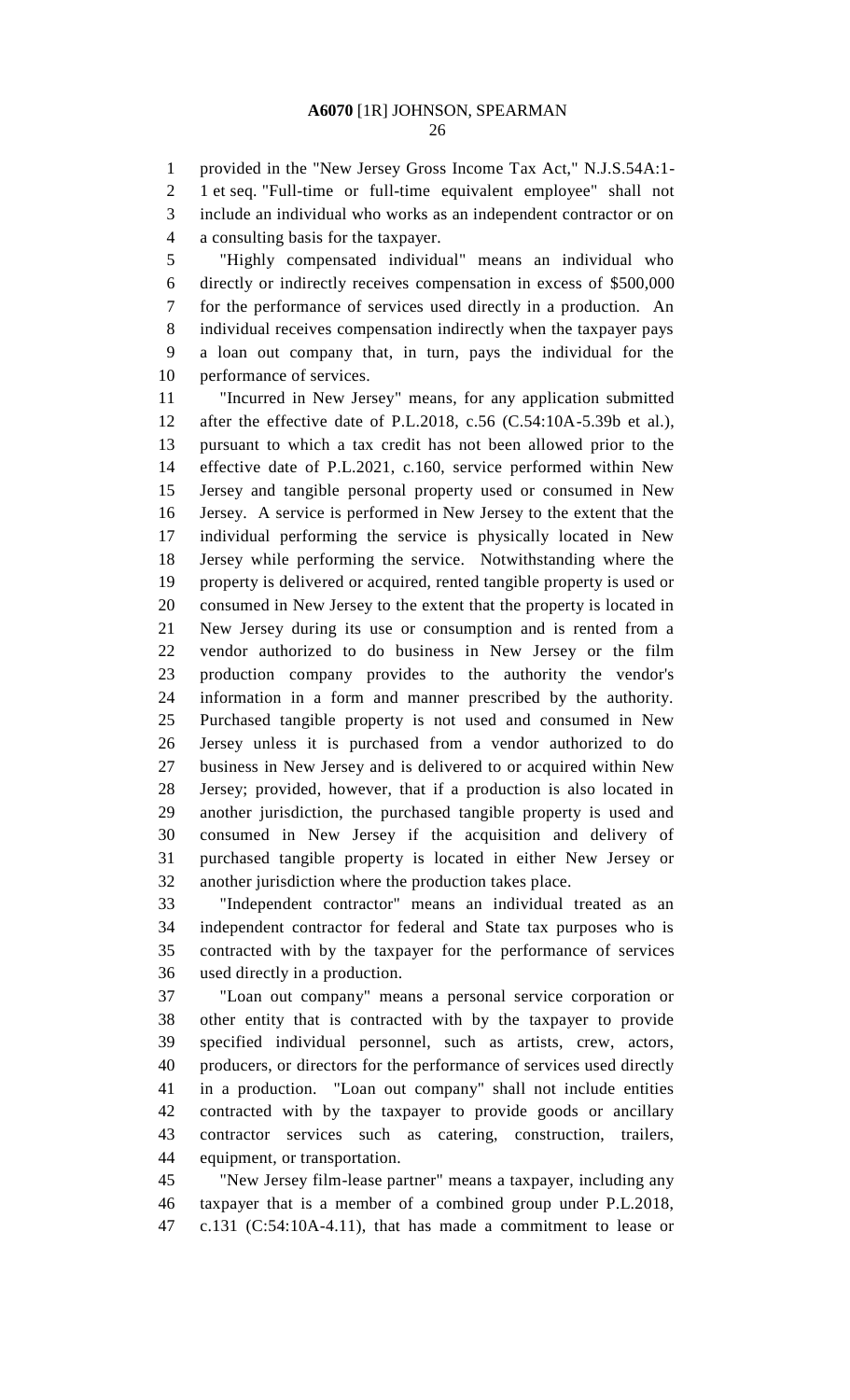acquire all or part of a New Jersey production facility **[**with**]** , which leased or acquired space shall have an aggregate square footage of at least 50,000 square feet, **[**which includes**]** including a sound stage and production support space, such as production offices or a backlot, for a period of five or more successive years and commits to spend, on a separate-entity basis or in the aggregate with other members of the taxpayer's combined group, an annual average of \$50,000,000 of qualified film production expenses over the period of at least five but not to exceed 10 years.

 "New Jersey studio partner" means a film production company that has made a commitment to produce films or commercial audiovisual products in New Jersey and has developed, purchased, or executed a 10-year contract to lease a production facility of 250,000 square feet or more **<sup>1</sup> [**as a "transformative project" 15 pursuant to section 65 of P.L.2020, c.156 (C.34:1B-333)<sup>1</sup>. No more than three film production companies may be designated as a New Jersey studio partner.

 "Partnership" means an entity classified as a partnership for federal income tax purposes.

 "Post-production costs" means the costs of the phase of production of a film that follows principal photography, in which raw footage is cut and assembled into a finished film with sound synchronization and visual effects.

 "Pre-production costs" means the costs of the phase of production of a film that precedes principal photography, in which a detailed schedule and budget for the production is prepared, the script and location is finalized, and contracts with vendors are negotiated.

 "Qualified digital media content production expenses" means an expense incurred in New Jersey for the production of digital media content. "Qualified digital media content production expenses" shall include but not be limited to: wages and salaries of individuals employed in the production of digital media content on which the tax imposed by the "New Jersey Gross Income Tax Act," N.J.S.54A:1-1 et seq. has been paid or is due; and the costs of computer software and hardware, data processing, visualization technologies, sound synchronization, editing, and the rental of facilities and equipment. Payment made to a loan out company or to an independent contractor shall not be deemed a "qualified digital media content production expense" unless the payment is made in connection with a trade, profession, or occupation carried on in this State or for the rendition of personal services performed in this State and the taxpayer has made the withholding required pursuant to subsection h. of this section. "Qualified digital media content production expenses" shall not include expenses incurred in marketing, promotion, or advertising digital media or other costs not directly related to the production of digital media content.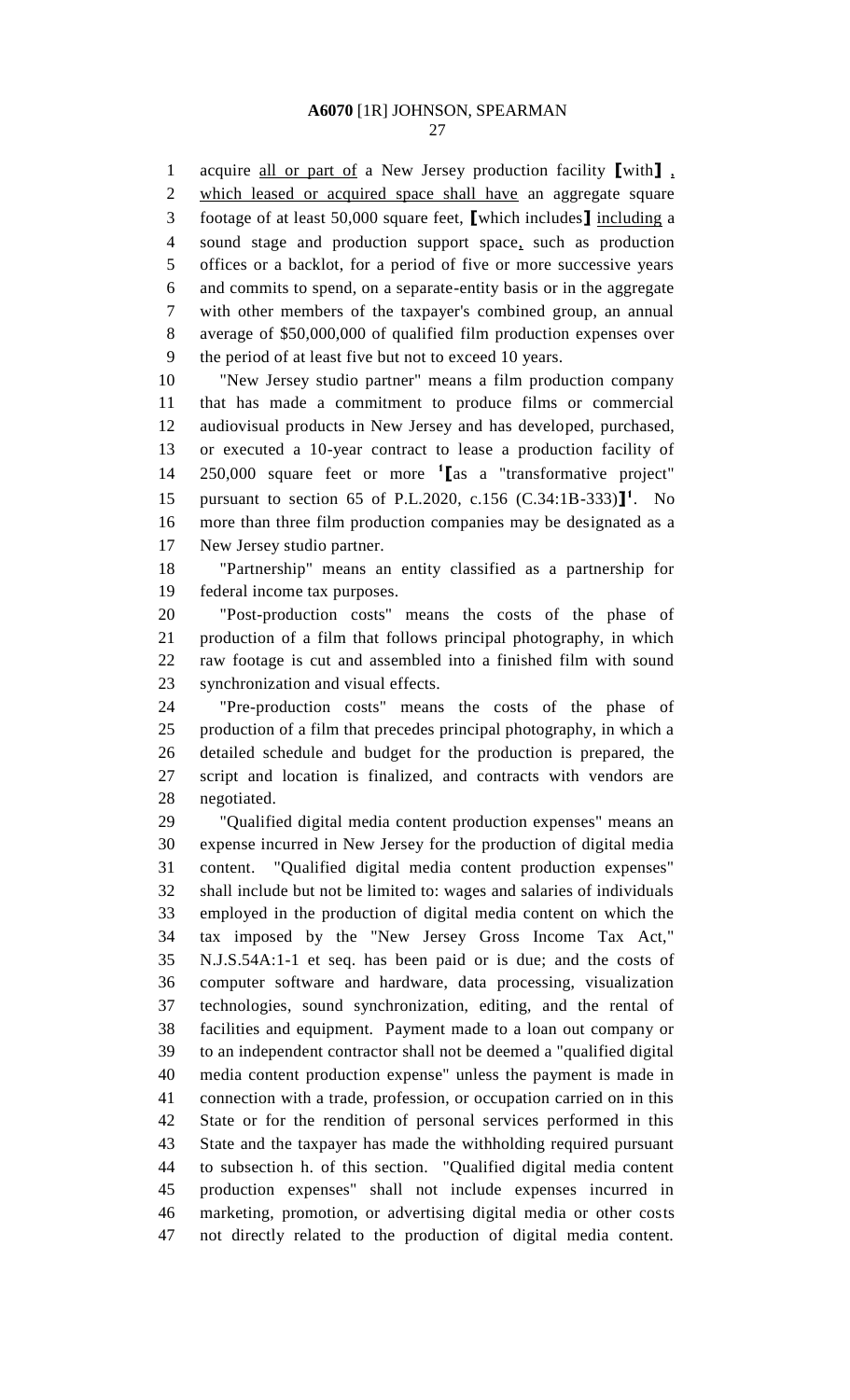Costs related to the acquisition or licensing of digital media content by the taxpayer for distribution or incorporation into the taxpayer's digital media content shall not be deemed "qualified digital media content production expenses."

 "Qualified film production expenses" means an expense incurred in New Jersey for the production of a film including pre-production costs and post-production costs incurred in New Jersey. "Qualified film production expenses" shall include but not be limited to: wages and salaries of individuals employed in the production of a film on which the tax imposed by the "New Jersey Gross Income Tax Act," N.J.S.54A:1-1 et seq. has been paid or is due; and the costs for tangible personal property used, and services performed, directly and exclusively in the production of a film, such as expenditures for film production facilities, props, makeup, wardrobe, film processing, camera, sound recording, set construction, lighting, shooting, editing, and meals. Payment made to a loan out company or to an independent contractor shall not be deemed a "qualified film production expense" unless the payment is made in connection with a trade, profession, or occupation carried on in this State or for the rendition of personal services performed in this State and the taxpayer has made the withholding required by subsection h. of this section. "Qualified film production expenses" shall not include: expenses incurred in marketing or advertising a film; and payment in excess of \$500,000 to a highly compensated individual for costs for a story, script, or scenario used in the production of a film and wages or salaries or other compensation for writers, directors, including music directors, producers, and performers, other than background actors with no scripted lines, except as follows:

 (1) for a New Jersey studio partner that incurs more than \$15,000,000, but less than \$50,000,000, in qualified film production expenses in the State, an amount, not to exceed \$15,000,000, of the wages or salaries or other compensation for writers, directors, including music directors, producers, and performers, other than background actors with no scripted lines, shall constitute qualified film production expenses;

 (2) for a New Jersey studio partner that incurs \$50,000,000 or more, but less than \$100,000,000, in qualified film production expenses in the State, an amount, not to exceed \$25,000,000, of the wages or salaries or other compensation for writers, directors, including music directors, producers, and performers, other than background actors with no scripted lines, shall constitute qualified film production expenses;

 (3) for a New Jersey studio partner that incurs \$100,000,000 or more, but less than \$150,000,000, in qualified film production expenses in the State, an amount, not to exceed \$40,000,000, of the wages or salaries or other compensation for writers, directors,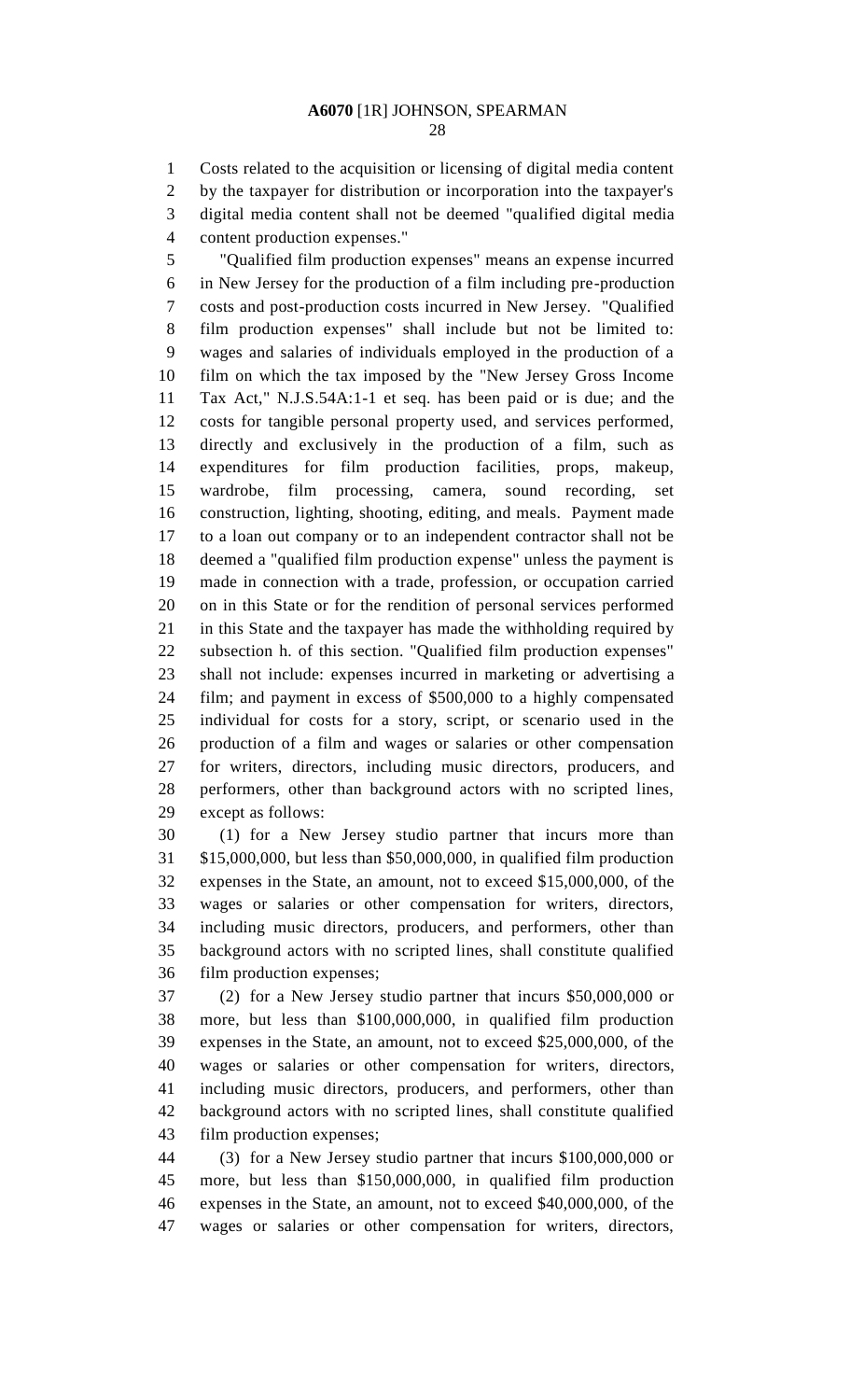including music directors, producers, and performers, other than background actors with no scripted lines, shall constitute qualified film production expenses;  $\text{land} \cdot \text{1}$   $\text{and} \cdot \text{1}$  (4) for a New Jersey studio partner that incurs \$150,000,000 or more in qualified film production expenses in the State, an amount, not to exceed \$60,000,000, of the wages or salaries or other compensation for writers, directors, including music directors, producers, and performers, other than background actors with no scripted lines, shall constitute qualified film production 10 expenses<sup>1</sup>[; and (5) for a New Jersey film-lease partner, an amount, not to exceed \$15,000,000, of the payments in excess of \$500,000 to each highly compensated individual for costs for a story, script, or scenario used in the production of a film and wages or salaries or other compensation for writers, directors, including music directors, producers, and performers, other than background actors with no 17 scripted lines, shall constitute qualified film production expenses<sup>1</sup>. "Total digital media content production expenses" means costs for services performed and property used or consumed in the production of digital media content. "Total film production expenses" means costs for services performed and tangible personal property used or consumed in the production of a film. (cf: P.L.2021, c.160, s.59)  $\frac{1}{3}$ . Section 4 of P.L.2018, c.56 is amended to read as follows: 4. a. A taxpayer, upon approval of an application to the authority and the director, shall be allowed a credit against the tax imposed pursuant to section 5 of P.L.1945, c.162 (C.54:10A-5) or under the "New Jersey Gross Income Tax Act," N.J.S.54A:1-1 et seq. in an amount equal to 2 percent of the qualified film or digital media content production expenses of the taxpayer during a privilege period or taxable year commencing on or after July 1, 2018 but before July 1, **[**2028**]** 2034, provided that: **[**a.**]** (1) the application is accompanied by a diversity plan outlining specific goals, which may include advertising and recruitment actions, for hiring minority persons and women; **[**b.**]** (2) the director and the authority have approved the plan as meeting the requirements established by the director and the authority; and **[**c.**]** (3) the director and the authority have verified that the applicant has met or made good faith efforts in achieving those goals. b. The amount of a tax credit allowed pursuant to subsection a. of this section shall increase to four percent of the qualified film or digital media content production expenses of the taxpayer if the

47 diversity plan, in addition to meeting the requirements of subsection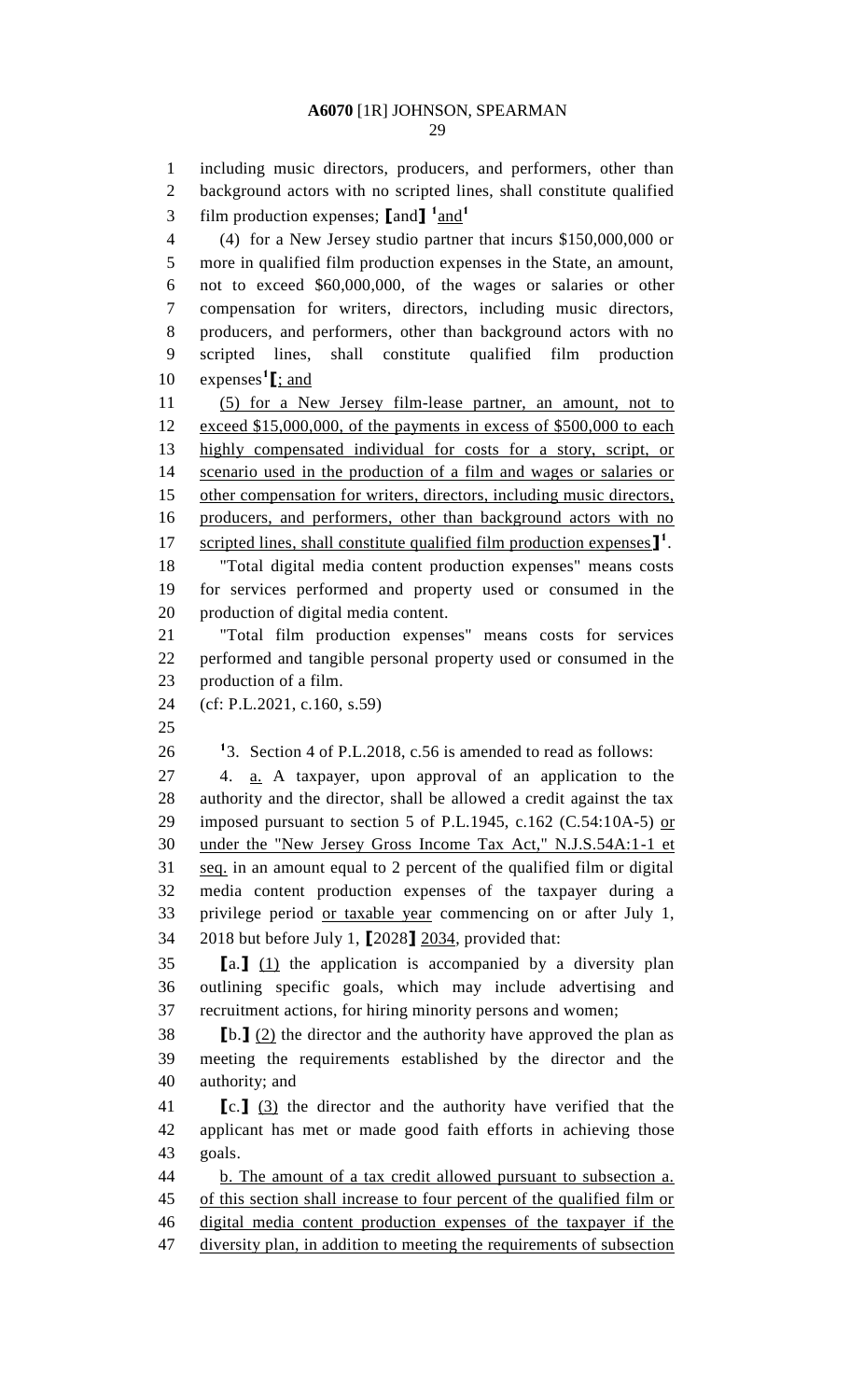a. of this section, outlines specific goals that include hiring persons as credited performers in the film or digital media production who: (i) are members of ethnic minority groups that are underrepresented 4 in film or digital media productions; (ii) have been residents of any municipality in New Jersey in which filming occurs as part of the production for at least 12 months preceding the beginning of filming or recording at that location, or any surrounding municipality; and (iii) are members of a bona fide labor union representing film and television performers. 10 c. The director and the authority shall adopt any rules necessary to implement this provision. 12 d. The application shall indicate whether the applicant intends to participate in training, education, and recruitment programs that are organized in cooperation with State colleges and universities, labor organizations, and the motion picture industry and are designed to promote and encourage the training and hiring of New Jersey residents who represent the diversity of the State population.**<sup>1</sup>** (cf: P.L.2019, c.506, s.3) 4. Section 98 of P.L.2020, c.156 (C.34:1B-362) is amended to read as follows: 98. a. The combined value of all tax credits awarded under the "Historic Property Reinvestment Act," sections 1 through 8 of P.L.2020, c.156 (C.34:1B-269 through C.34:1B-276); the "Brownfield Redevelopment Incentive Program Act," sections 9 through 19 of P.L.2020, c.156 (C.34:1B-277 through C.34:1B-287); the "New Jersey Innovation Evergreen Act," sections 20 through 34 of P.L.2020, c.156 (C.34:1B-288 through C.34:1B-302); the "Food Desert Relief Act," sections 35 through 42 of P.L.2020, c.156 (C.34:1B-303 through C.34:1B-310); the "New Jersey Community- Anchored Development Act," sections 43 through 53 of P.L.2020, c.156 (C.34:1B-311 through C.34:1B-321); the "New Jersey Aspire Program Act," sections 54 through 67 of P.L.2020, c.156 (C.34:1B- 322 through C.34:1B-335); the "Emerge Program Act," sections 68 through 81 of P.L.2020, c.156 (C.34:1B-336 et al.); and section 6 of P.L.2010, c.57 (C.34:1B-209.4) shall not exceed an overall cap of \$11.5 billion over a seven-year period, subject to the conditions and limitations set forth in this section. Of this \$11.5 billion, \$2.5 billion shall be reserved for transformative projects approved under the Aspire Program. b. (1) The total value of tax credits awarded under any constituent program of the "New Jersey Economic Recovery Act of 2020," P.L.2020, c.156 (C.34:1B-269 et al.) shall be subject to the following annual limitations, except as otherwise provided in subsection c. of this section: (a) for tax credits awarded under the "Historic Property

Reinvestment Act," sections 1 through 8 of P.L.2020, c.156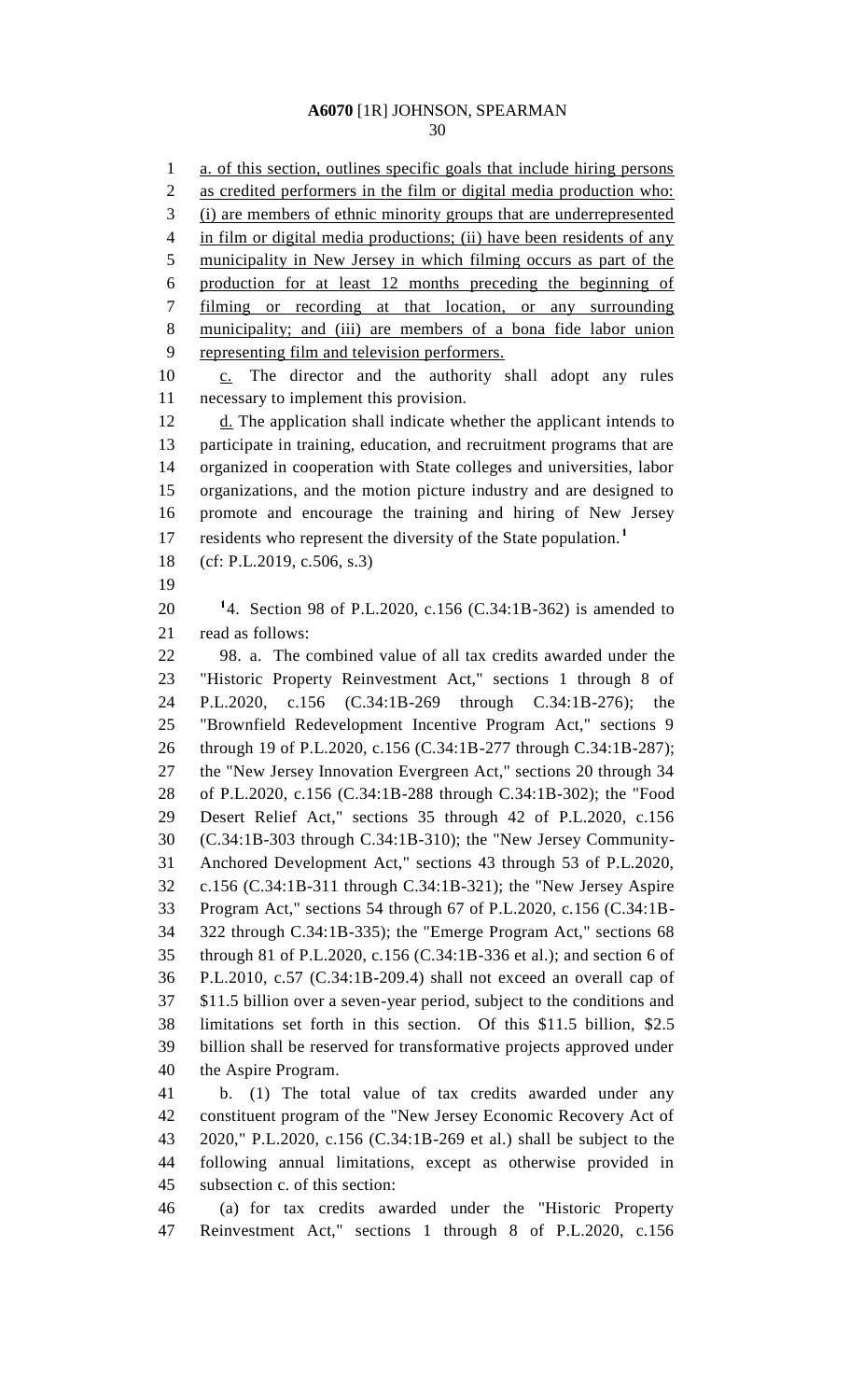(C.34:1B-269 through C.34:1B-276), the total value of tax credits annually awarded during each of the first six years of the seven-year period shall not exceed \$50 million;

 (b) for tax credits awarded under the "Brownfield Redevelopment Incentive Program Act," sections 9 through 19 of P.L.2020, c.156 (C.34:1B-277 through C.34:1B-287), the total value of tax credits annually awarded during each of the first six years of the seven-year period shall not exceed \$50 million;

 (c) for tax credits awarded under the "New Jersey Innovation Evergreen Act," sections 20 through 34 of P.L.2020, c.156 (C.34:1B-288 through C.34:1B-302), the total value of tax credits annually awarded during each of the first six years of the seven-year period shall not exceed \$60 million and the total value of tax credits awarded over the entirety of the seven-year program shall not exceed \$300,000,000;

 (d) for tax credits awarded under the "Food Desert Relief Act," sections 35 through 42 of P.L.2020, c.156 (C.34:1B-303 through C.34:1B-310), the total value of tax credits annually awarded during each of the first six years of the seven-year period shall not exceed \$40 million;

 (e) for tax credits awarded under the "New Jersey Community- Anchored Development Act," sections 43 through 53 of P.L.2020, c.156 (C.34:1B-311 through C.34:1B-321), the total value of tax credits annually awarded during each of the first six years of the seven-year period shall not exceed \$200 million, except that during each of the first six years of the seven-year period, the authority shall annually award tax credits valuing no greater than \$130 million for projects located in the 13 northern counties of the State, and the authority shall annually award tax credits valuing no greater than \$70 million for projects located in the eight southern counties of the State. If during any of the first six years of the seven-year period, the authority awards tax credits in an amount less than the annual limitation for projects located in northern counties or southern counties, as applicable, the uncommitted portion of the annual limitation shall be available to be deployed by the authority in a subsequent year, provided that the uncommitted portion of tax credits shall be awarded for projects located in the applicable geographic area, except that (i) after the completion of the third year of the seven-year period, the authority may deploy 50 percent of the uncommitted portion of tax credits from any previous year without consideration to the county in which a project is located; and (ii) after the completion of the sixth year of the seven-year period, the authority may deploy all available tax credits, including the uncommitted portion of the annual limitation for any previous year, without consideration to the county in which a project is located;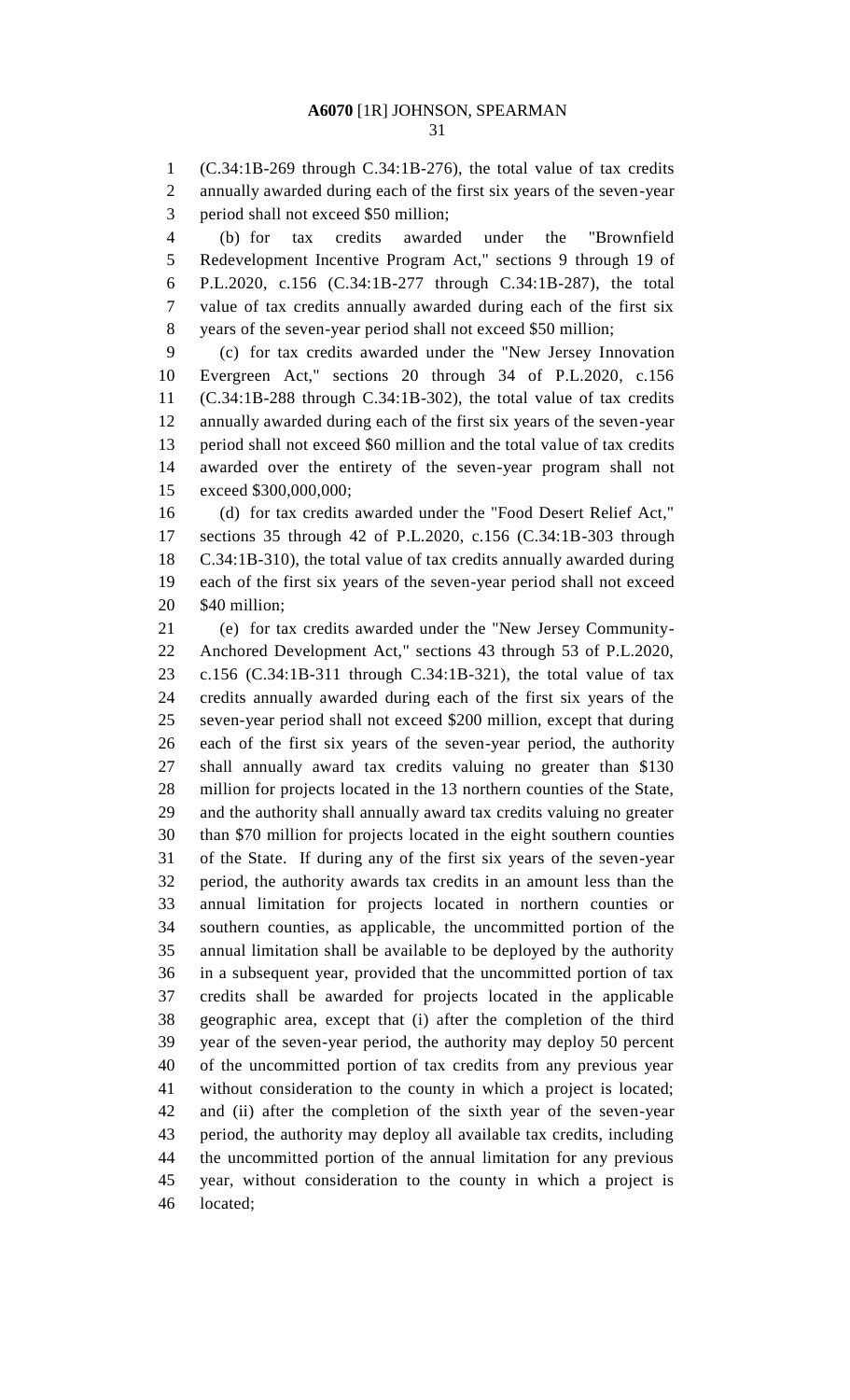(f) for tax credits awarded under the "New Jersey Aspire Program Act," sections 54 through 67 of P.L.2020, c.156 (C.34:1B- 322 through C.34:1B-335), and the "Emerge Program Act," sections 68 through 81 of P.L.2020, c.156 (C.34:1B-336 et al.), not including tax credits awarded for transformative projects, the total value of tax credits annually awarded during each of the first six years of the seven-year period shall not exceed \$1.1 billion. If the authority awards tax credits in an amount less than the annual limitation, then the uncommitted portion of the annual limitation shall be made available for qualified offshore wind projects awarded under section 6 of P.L.2010, c.57 (C.34:1B-209.4), pursuant to subparagraph (h) of this paragraph, or New Jersey studio partners and New Jersey film-lease partners awarded under sections 1 and 2 of P.L.2018, c.56 (C.54:10A-5.39b and C.54A:4- 12b), pursuant to subparagraph (i) of this paragraph. During each of the first six years of the seven-year period, the authority shall annually award tax credits valuing no greater than \$715 million for projects located in the northern counties of the State, and the authority shall annually award tax credits valuing no greater than \$385 million for projects located in the southern counties of the State under the "New Jersey Aspire Program Act," sections 54 through 67 of P.L.2020, c.156 (C.34:1B-322 through C.34:1B-335), and the "Emerge Program Act," sections 68 through 81 of P.L.2020, c.156 (C.34:1B-336 et al.). If during any of the first six years of the seven-year period, the authority awards tax credits under the "New Jersey Aspire Program Act," sections 54 through 67 of P.L.2020, c.156 (C.34:1B-322 through C.34:1B-335), and the "Emerge Program Act," sections 68 through 81 of P.L.2020, c.156 (C.34:1B- 336 et al.), in an amount less than the annual limitation for projects located in northern counties or southern counties, as applicable, the uncommitted portion of the annual limitation shall be available to be deployed by the authority in a subsequent year, provided that the uncommitted portion of tax credits shall be awarded for projects located in the applicable geographic area, except that (i) after the completion of the third year of the seven-year period, the authority may deploy 50 percent of the uncommitted portion of tax credits for any previous year without consideration to the county in which a project is located; and (ii) after the completion of the sixth year of the seven-year period, the authority may deploy all available tax credits, including the uncommitted portion of the annual limitation for any previous year, without consideration to the county in which a project is located;

 (g) for tax credits awarded for transformative projects under the "New Jersey Aspire Program Act," sections 54 through 67 of P.L.2020, c.156 (C.34:1B-322 through C.34:1B-335), the total value of tax credits awarded during the seven-year period shall not exceed \$2.5 billion. The total value of tax credits awarded for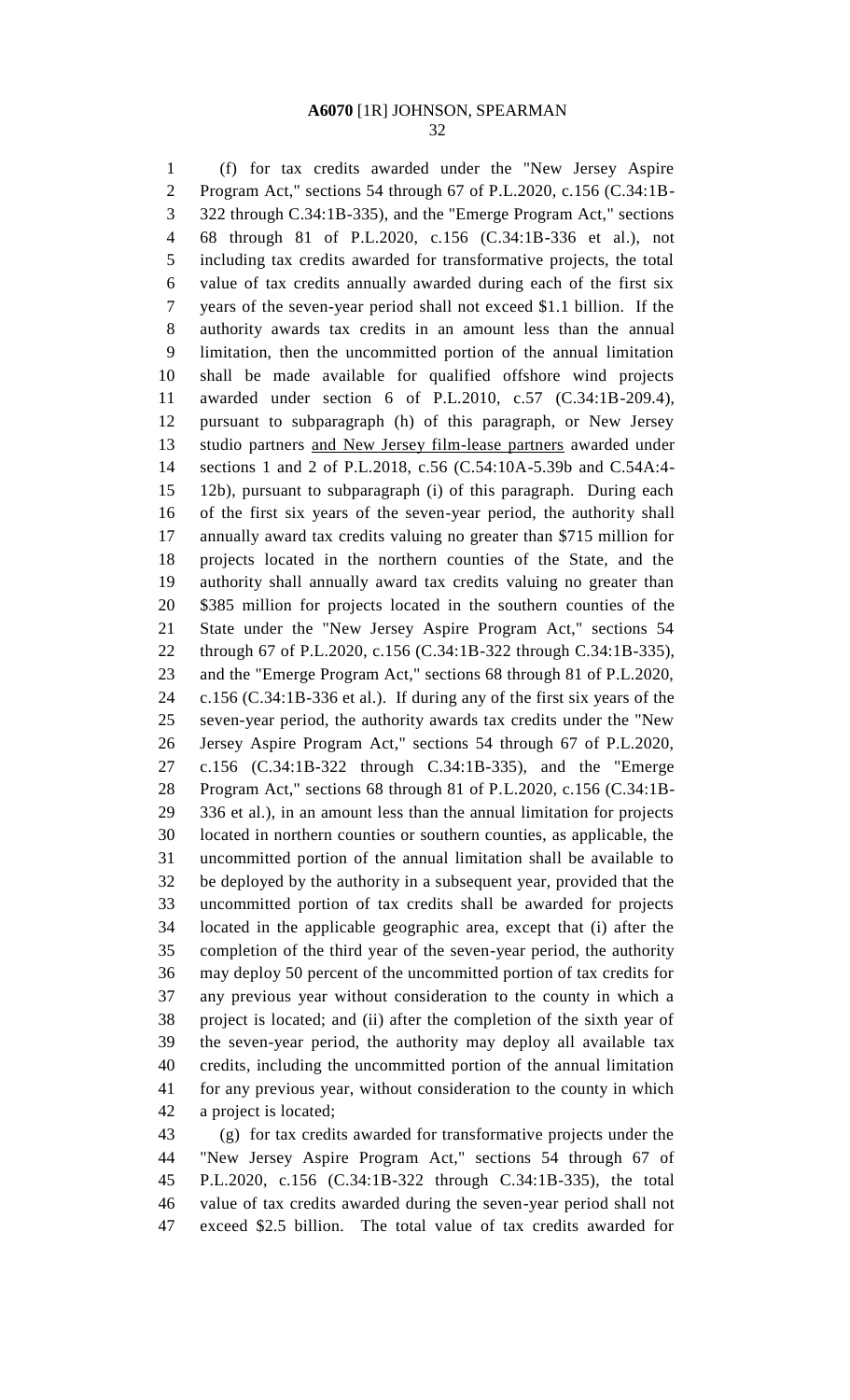transformative projects in a given year shall not be subject to an annual limitation, except that the total value of tax credits awarded to any transformative project shall not exceed \$350 million;

 (h) from the tax credits made available, pursuant to subparagraph (f) of this paragraph, to the "New Jersey Aspire Program Act," sections 54 through 67 of P.L.2020, c.156 (C.34:1B- 322 through C.34:1B-335), and the "Emerge Program Act," sections 68 through 81 of P.L.2020, c.156 (C.34:1B-336 et al.), not including tax credits awarded for transformative projects, an amount not to exceed \$350,000,000 shall be made available for qualified offshore wind projects awarded a credit pursuant to section 6 of P.L.2010, c.57 (C.34:1B-209.4) during the first three years of the seven-year period; and

 (i) beginning in fiscal year 2025, from the tax credits made available, pursuant to subparagraph (f) of this paragraph, to the "New Jersey Aspire Program Act," sections 54 through 67 of P.L.2020, c.156 (C.34:1B-322 through C.34:1B-335), and the "Emerge Program Act," sections 68 through 81 of P.L.2020, c.156 (C.34:1B-336 et al.), not including tax credits awarded for transformative projects, additional amounts shall be made available for New Jersey studio partners and New Jersey film-lease partners pursuant to sections 1 and 2 of P.L.2018, c.56 (C.54:10A-5.39b and C.54A:4-12b).

 (2) The authority may in any given year determine that it is in the State's interest to approve an amount of tax credits in excess of the annual limitations set forth in paragraph (1) of this subsection, but in no event more than \$200,000,000 in excess of the annual limitation, upon a determination by the authority board that such increase is warranted based on specific criteria that may include:

 (i) the increased demand for opportunities to create or retain employment and investment in the State as indicated by the volume of project applications and the amount of tax credits being sought by those applications;

 (ii) the need to protect the State's economic position in the event of an economic downturn;

 (iii) the quality of project applications and the net economic benefit to the State and municipalities associated with those applications;

 (iv) opportunities for project applications to strengthen or protect the competitiveness of the state under the prevailing market conditions;

 (v) enhanced access to employment and investment for underserved populations in distressed municipalities and qualified incentives tracts;

 (vi) increased investment and employment in high-growth technology sectors and in projects that entail collaboration with education institutions in the State;